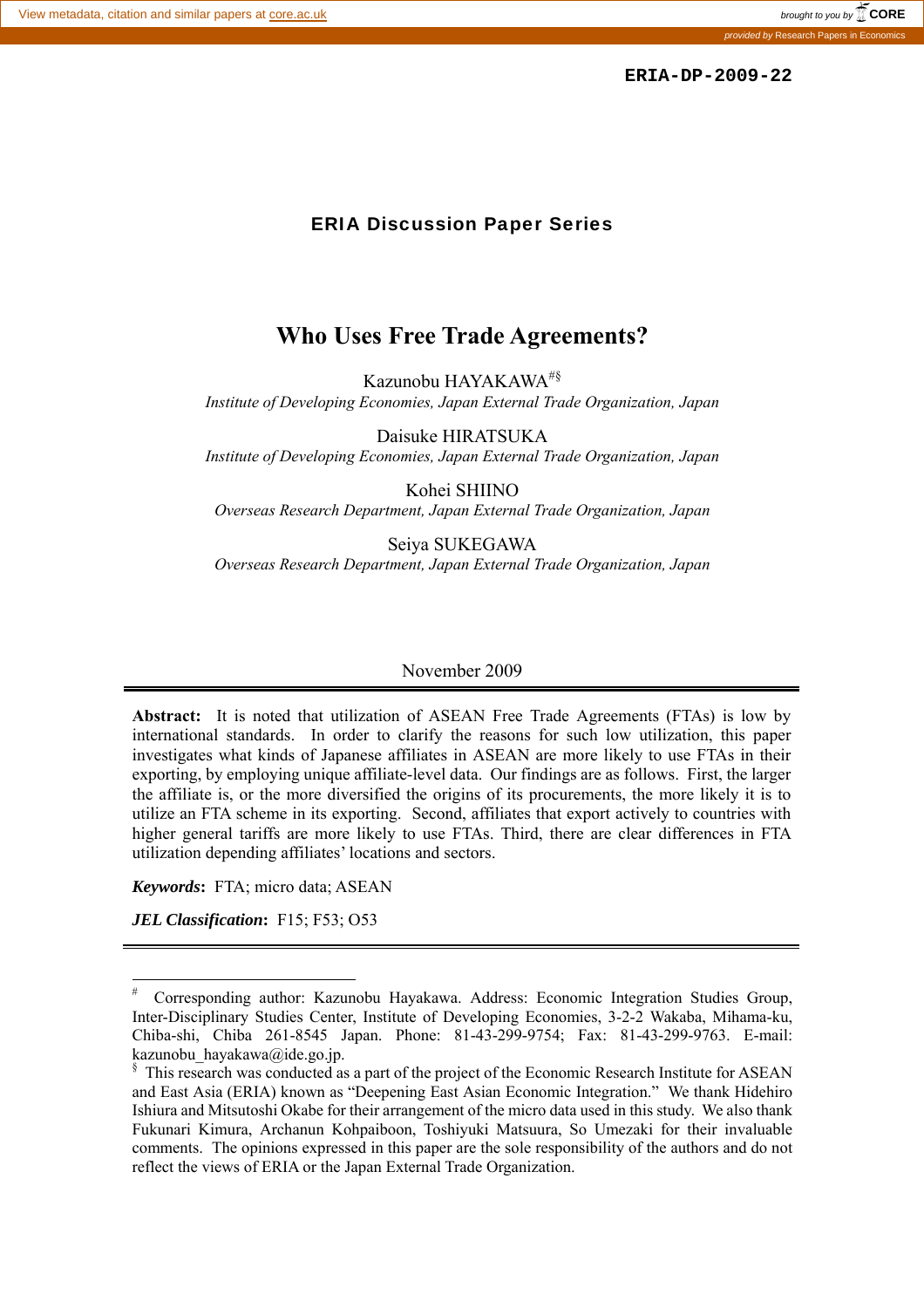#### **1. Introduction**

 $\overline{a}$ 

Free Trade Agreements (FTAs) have proliferated in East Asia. Currently, there are more than thirty Regional Trade Agreements (RTAs) in force involving East Asia, of which fourteen are intra-regional. Regionalism in East Asia has been led by ASEAN in particular; the ASEAN Free Trade Area (AFTA) is an agreement that will eliminate import duties on all products placed in the normal track in the ASEAN-6 (Brunei, Indonesia, Malaysia, the Philippines, Singapore, and Thailand). The new member countries, Cambodia, Laos, Myanmar, and Vietnam, will also eliminate tariffs in the normal track by 2015. Furthermore, regionalism in the ASEAN+6 regions is exacerbating the hub-and-spoke FTA structure with ASEAN as the hub and other East Asian countries as the spokes. $<sup>1</sup>$ </sup>

However, such proliferation does not automatically increase the number of international transactions that utilize FTA schemes. In reality, all firms do not necessarily use an FTA scheme in their exporting or importing. Administrative costs for securing certificates of origin (COO), which certify that the exported goods were locally produced, play a key role in firms' choice to use FTAs. In order to secure the COO for the goods they export, firms must prepare all documents required by the investigating authorities. Since such document preparation is counted as fixed costs, only firms that earn operating profits enough to cover the fixed costs will choose to use an FTA scheme. In East Asia, the optional criterion or change in tariff classification criterion tend to be adopted as criteria to determine the origin of goods, the so-called rules of origin  $(ROO)^2$ . The

<sup>&</sup>lt;sup>1</sup> In this paper, FTA, RTA, and Economic Partnership Agreement (EPA) are used interchangeably.

<sup>&</sup>lt;sup>2</sup> There are four main types of criteria to determine the origin of goods: 1) the value-added content criterion, 2) the change in tariff classification criterion, 3) the optional criterion that allows firms a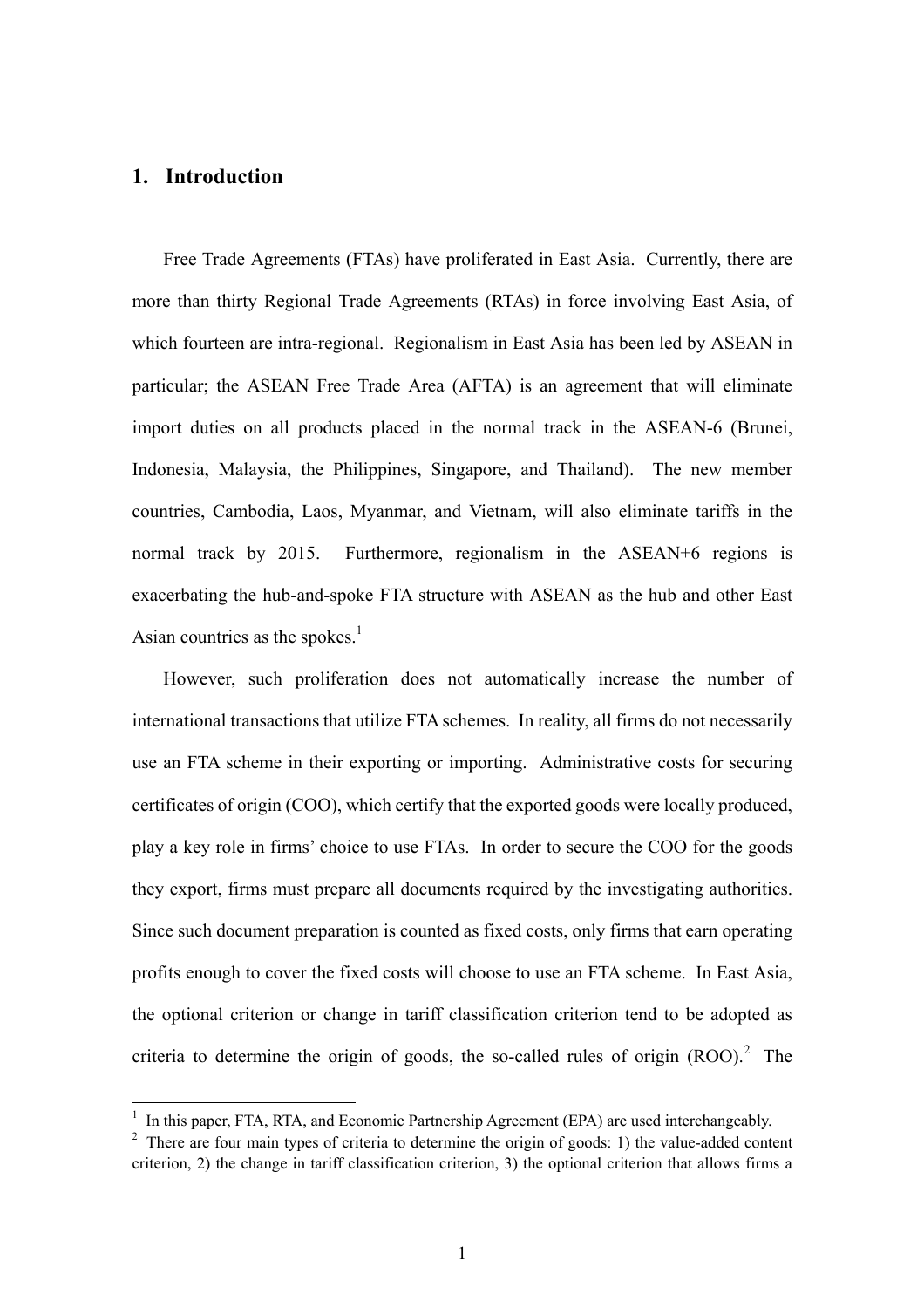"third-party certificate system" is often adopted as a procedure to certify origin; this is a system wherein third parties such as a relevant ministry or a chamber of commerce take a role in issuing a certificate of origin after reviewing applications filed by firms.<sup>3</sup> In East Asia, such ROO and procedures to certify origin result in a certain amount of fixed costs for FTA use, discouraging firms from utilizing an FTA scheme.

Particularly in East Asia, it is noted that the rate of FTA utilization remains at a fairly low level. Hiratsuka *et al*. (2008) point out that, to begin with, Japanese firms and their affiliates operating in ASEAN are not well aware of FTAs. The utilization of AFTA measured by the ratio of AFTA administrative records to total exports was low, at around 15% to 20%, during the period 2003-06. The utilization rate on the import side was around 11% to 16%, lower than the corresponding rate for the export side. Furthermore, the utilization of AFTA observed for both exports and imports is low by international standards. Kohpaiboon (2008) pointed out that the AFTA utilization rates were lower than those of NAFTA; the NAFTA utilization rate by Mexican exports to the United States was around 60% in 2004-05. The utilization rate by Chilean exports to the United States was around 55% in 2005-06 (James, 2006).

Against this backdrop, the aim of this paper is to clarify the reasons for the low rate of FTA utilization in East Asia by investigating what kinds of Japanese affiliates in ASEAN are more likely to use FTAs in their exporting. Indeed, such firm characteristics have potentially important policy implication, but they remain almost unknown. From the theoretical point of view, we can refer to one important paper, Demidova and Krishna 1 choice of whether to use the value-added content criterion or the change in tariff classification

criterion, and 4) the dual criterion which requires firms to use both the value-added content criterion and the change in tariff classification criterion. For details of each criterion, see the WTO website.

 $3$  There are three main procedures to certify the origin of goods: 1) the third-party certificate system, 2) the self-certificate system, and 3) a hybrid system of third-party certification and self-certification. For details of each system, see the WTO website.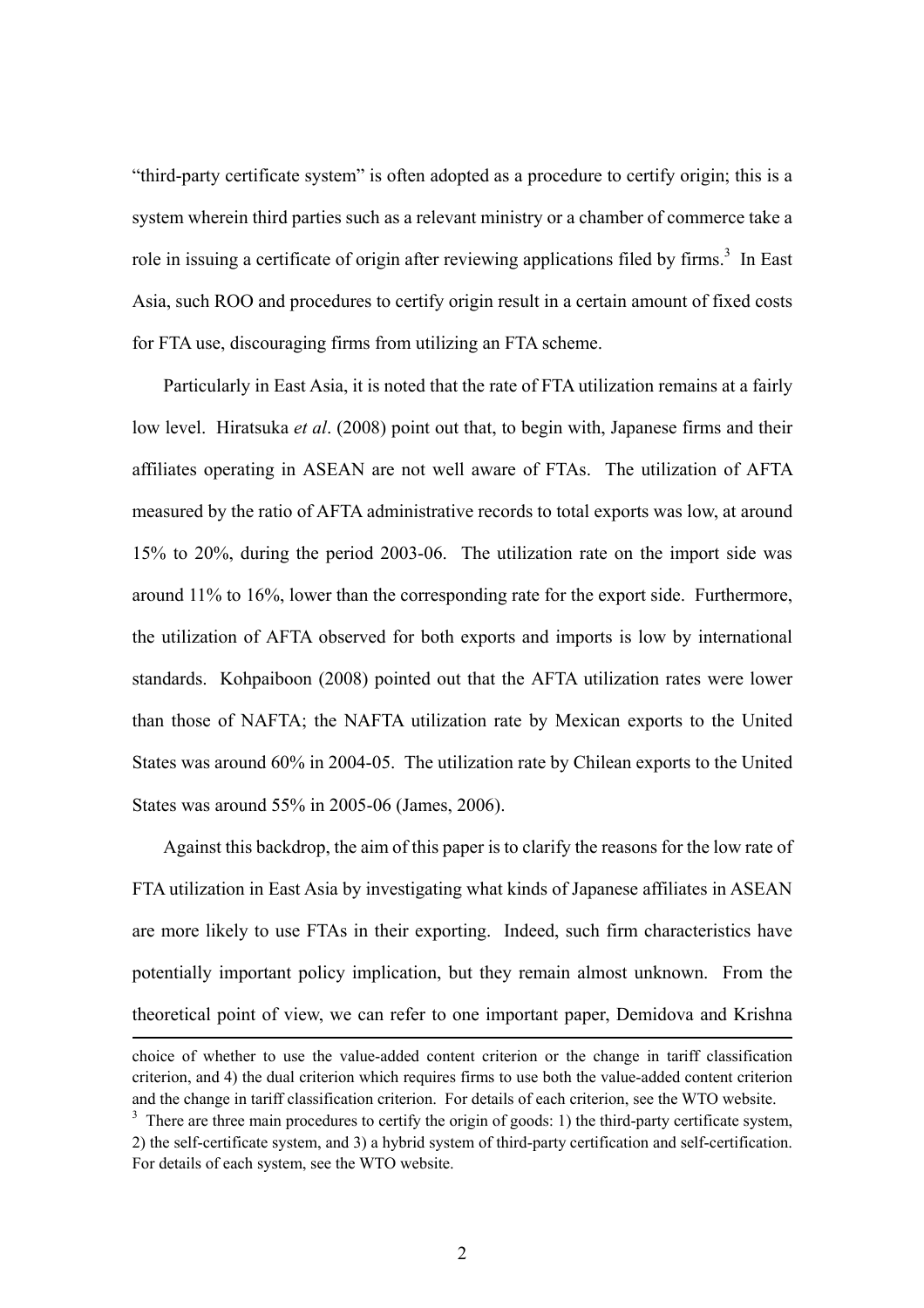(2008). Introducing firm heterogeneity as in Melitz (2003), they demonstrate that productive firms use an FTA scheme in their exporting, while the less productive firms use general tariff rates because the less productive firms cannot afford to pay document fixed costs for FTA use. Thus, firms' productivity can be taken as one important firms' attribute. Also on the empirical side, there are few previous studies investigating such firms' attributes, perhaps due to the limited data. $4$  Nevertheless, there are three important trial papers. Kohpaiboon (2008) analyzed AFTA implementation by Thai exporters for the period 2003-06, by using AFTA administrative records (collected by the Bureau of Preferential Trade, Department of Foreign Trade, Ministry of Commerce). He found that large conglomerate firms or firms in industries with a huge margin between general and preferential tariff rates tend to utilize the AFTA scheme. If we take firms' scale as a proxy for their productivity, the former result supports the above-mentioned theoretical proposition in Demidova and Krishna (2008) at the sector level. On the other hand, Takahashi and Urata (2008, 2009) examine FTA usage by Japanese firms at the firm level by employing a questionnaire survey. They found that larger firms are more likely to use FTA schemes. Thus, the positive relationship between a firm's productivity and its FTA use is valid also at the firm level.

In this paper, we employ a unique dataset. The Japan External Trade Organization (JETRO) has carried out an ongoing survey of Japanese affiliates operating in Asia for 22 years, since 1987. The survey was initially targeted at manufacturing companies, but in the wake of the growth of the service sector, inclusion of non-manufacturing companies began in 2007 (the 21st survey). The survey, named the "Survey of Japanese-Affiliated Firms in ASEAN, India, and Oceania," has included questions on the affiliates' FTA use

 $\overline{a}$ 

 $4\degree$  The impact of FTA on trade is often evaluated by estimating the well-known gravity equation. See, for example, Endoh (1999) and Baier and Bergstrand (2007).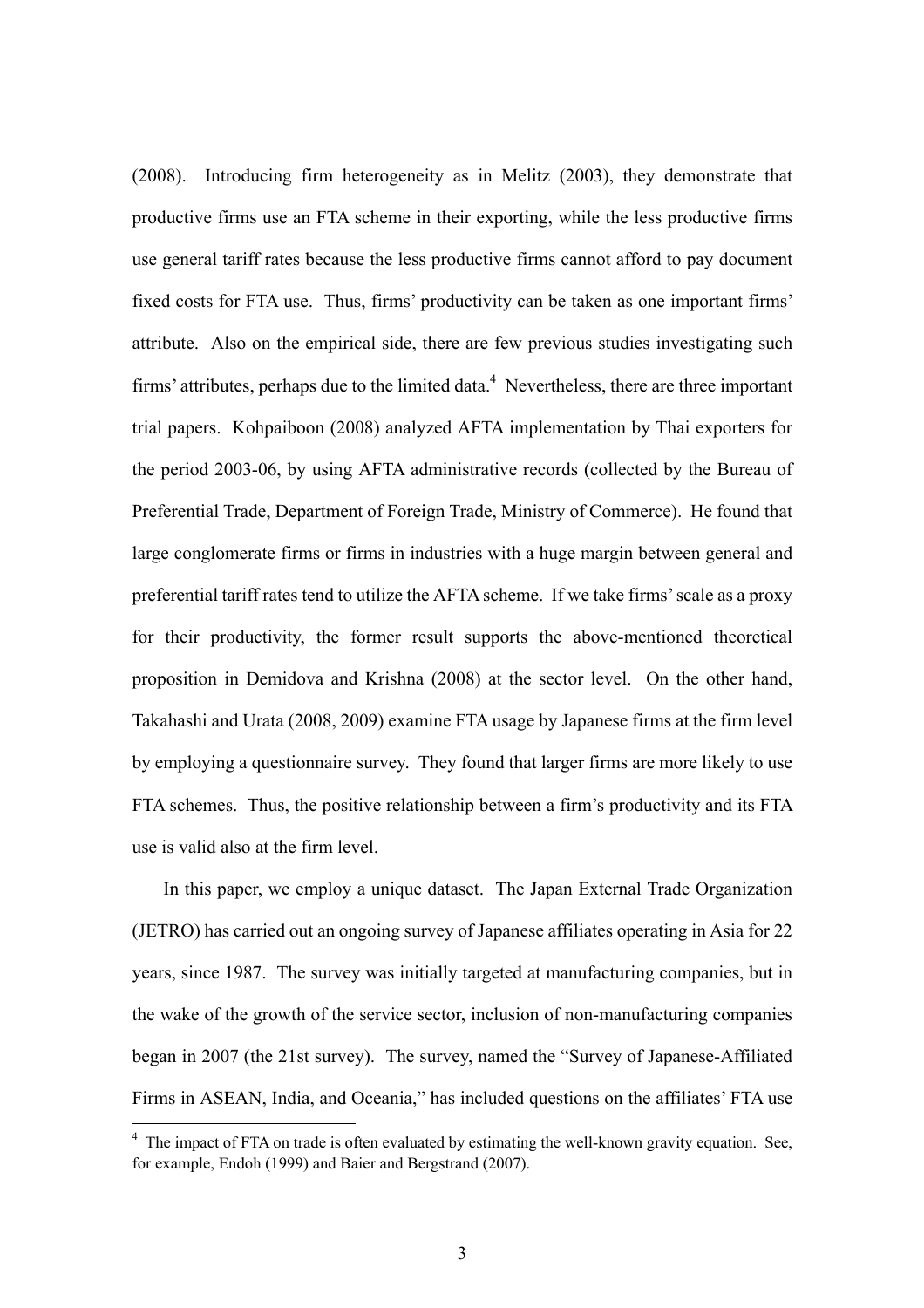particularly in the last three years. For example, it asks whether or not the affiliate currently uses any existing bilateral/multilateral FTAs or EPAs for import or export activities. In the survey, moreover, the basic information on affiliates' activities, such as the breakdown of their export destinations and their procurement sources, is also collected. Therefore, this survey enables us to explore more firm characteristics including their scale. In addition, using the detailed firm characteristics, we can examine firms' choice of FTA use with the more sophisticated sample. For example, it is possible to restrict the sample to firms which are actually exporting to FTA partner countries. Such detailed and sophisticated analyses will contribute to the enhancement of our understanding of the mechanics of firms' FTA use.

The organization of this paper is as follows. Section 2 introduces our dataset and presents an overview of Japanese affiliates' FTA use in Asia. In Section 3, we present our hypotheses on the relationship between firms' characteristics and their FTA use. Our empirical framework for examining such hypotheses is presented in Section 4. The empirical results are reported in Section 5, and our conclusion is presented in Section 6.

#### **2. The Utilization of FTAs by Japanese Affiliates**

Employing the  $22<sup>nd</sup>$  JETRO survey, this section introduces the usage of FTAs by Japanese affiliates. The survey, which was sent to 5,107 Japanese affiliates operating in thirteen countries, received 1,852 valid responses (36.3%). Of these, 1,354 were from ASEAN7 countries (Thailand, Malaysia, Singapore, Indonesia, the Philippines, Vietnam, and Myanmar), 235 from South Asia (India, Bangladesh, Pakistan, and Sri Lanka), and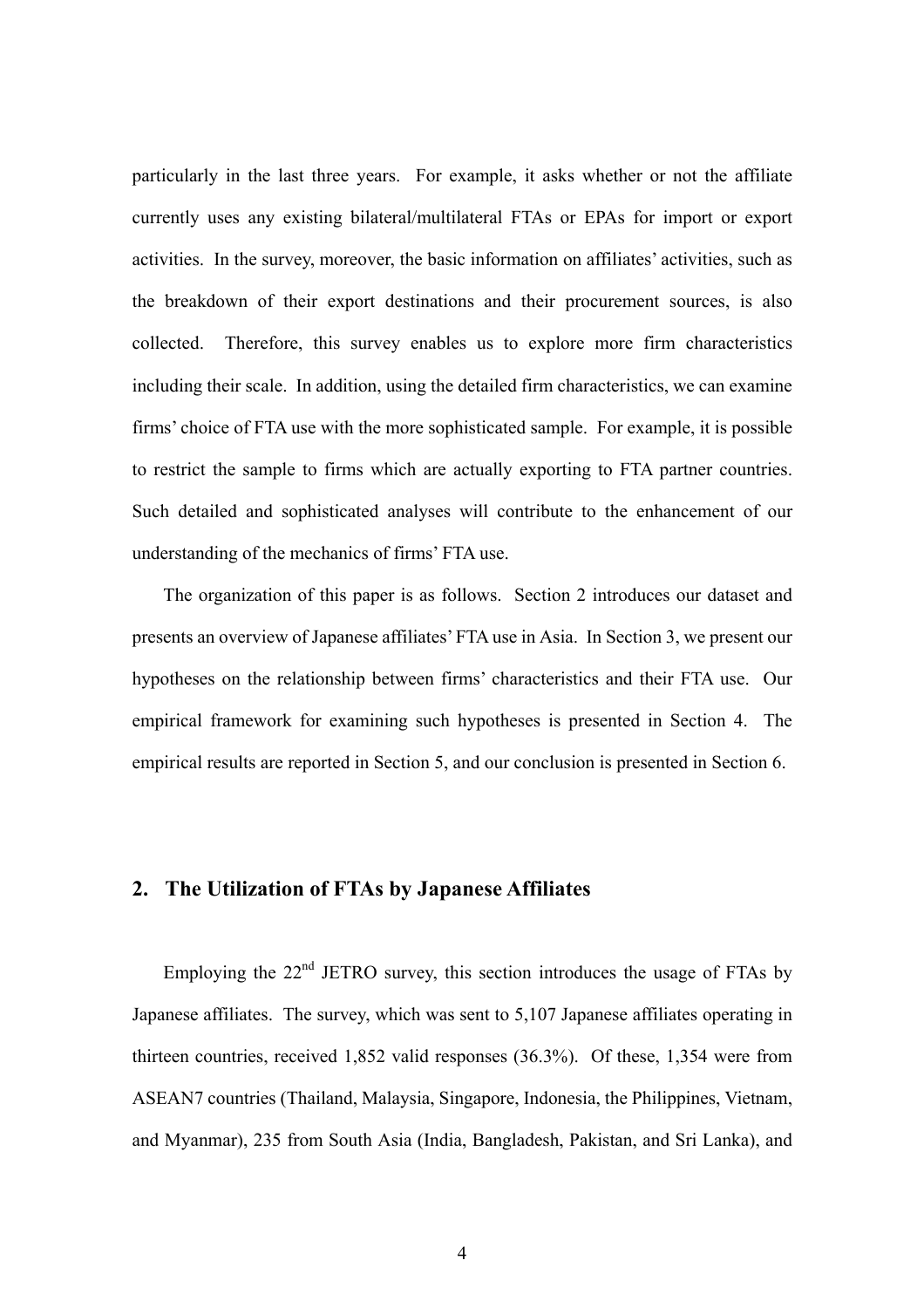263 from Oceania (Australia and New Zealand). Although our main analysis presented in the following sections is devoted to the usage of FTAs for *exporting* in ASEAN, this section also refers, for the sake of completeness, to the usage of FTAs for *importing* in ASEAN. In order to ensure sufficient responses in each ASEAN country, we focus on six ASEAN countries (Indonesia, Malaysia, the Philippines, Singapore, Thailand, and Vietnam).

Table 1 reports Japanese affiliates' usage rates of FTAs in their exporting and importing by their location. Here we restrict our sample to Japanese affiliates that are actually exporting to or importing from any countries. From this table, we can see that 22% of Japanese affiliates with export operations in ASEAN take advantage of FTAs. This ratio is much lower than 60% in Mexican exports to the United States and 55% in Chilean exports to the United States. Taking a closer look at FTA usage by location in ASEAN, the highest level of FTA usage is in Singapore (35%), followed by Indonesia (26%), and Malaysia (25%). In contrast, in the Philippines and Vietnam, the ratio is around 10%. Turning to imports, 18% of Japanese affiliates with import operations in ASEAN utilize FTAs for imports, slightly less than the 22% for exports. In sum, the FTA utilization ratio in Japanese affiliates is quite low.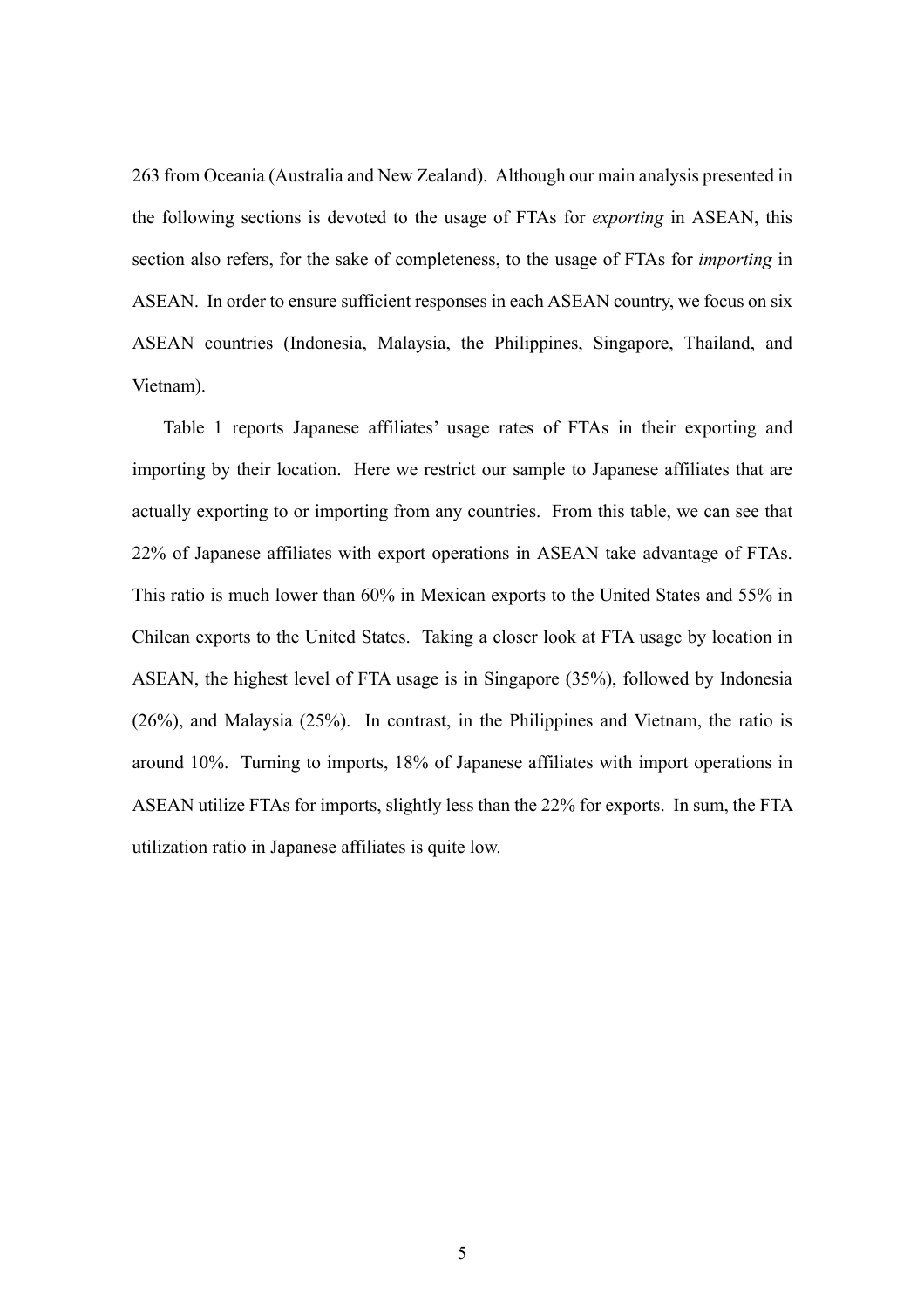|              | Exporter |        |              | Importer |     |        |              |
|--------------|----------|--------|--------------|----------|-----|--------|--------------|
|              | Use      | Intend | No intention |          | Use | Intend | No intention |
|              |          | to use | to use       |          |     | to use | to use       |
| <b>ASEAN</b> | 22%      | 28%    | 50%          |          | 18% | 27%    | 55%          |
| Indonesia    | 26%      | 35%    | 39%          |          | 24% | 37%    | 39%          |
| Malaysia     | 25%      | 21%    | 53%          |          | 16% | 18%    | 66%          |
| Philippines  | 15%      | 23%    | 61%          |          | 10% | 20%    | 70%          |
| Singapore    | 35%      | 22%    | 44%          |          |     |        |              |
| Thailand     | 22%      | 34%    | 44%          |          | 21% | 33%    | 46%          |
| Vietnam      | 9%       | 28%    | 62%          |          | 14% | 28%    | 59%          |

**Table 1. Utilization of FTAs** 

 $\overline{a}$ 

*Source*: Survey of Japanese-Affiliated Firms in ASEAN, India, and Oceania.

*Note*: "Use" refers to the share of affiliates that are already using FTAs, "Intend to use" to the share of affiliates that are now not using but are considering the use of FTAs, and "No intention to use" to the share of affiliates that are now not using and are not going to use FTAs. The figures in Singaporean imports are not available since the general tariff rates are already zero or quite low in Singapore.

The JETRO survey also asks firms about their reasons for not utilizing FTAs/EPAs. The leading reason in the case of exporting is that "importers are exempted from tariffs" (123 firms, 37.6%). Actually in many ASEAN countries, incentives to promote inbound investment reduce or eliminate tariffs on materials or parts imported for assembly and exported as finished products. Thus, if firms export to countries with such incentives, they do not need to make use of FTAs/EPAs in their exporting. The second reason is that "there are no FTAs/EPAs with the countries to which we export" (75 firms,  $22.9\%$ ).<sup>5</sup> On the other hand, the leading reason why FTAs are neither employed nor considered in importing is that investment incentive schemes have already eliminated tariffs, as in the case of exporting (157 firms, 48.9%). Other reasons mentioned include "low levies on products sold domestically" (13.4%) and "no FTAs/EPAs with the countries from which we import" (13.1%).

 $5$  The third reason is that "tariffs are already low in the countries to which we export" (65 firms, 19.9%). Indeed, of the 390 manufacturing firms in Asia and Oceania, the largest proportion (28.2%) state that they would consider using an FTA with a preferential tariff margin in the 3% to 5% range (according to the 22nd Survey of Japanese-Affiliated Firms in ASEAN, India, and Oceania).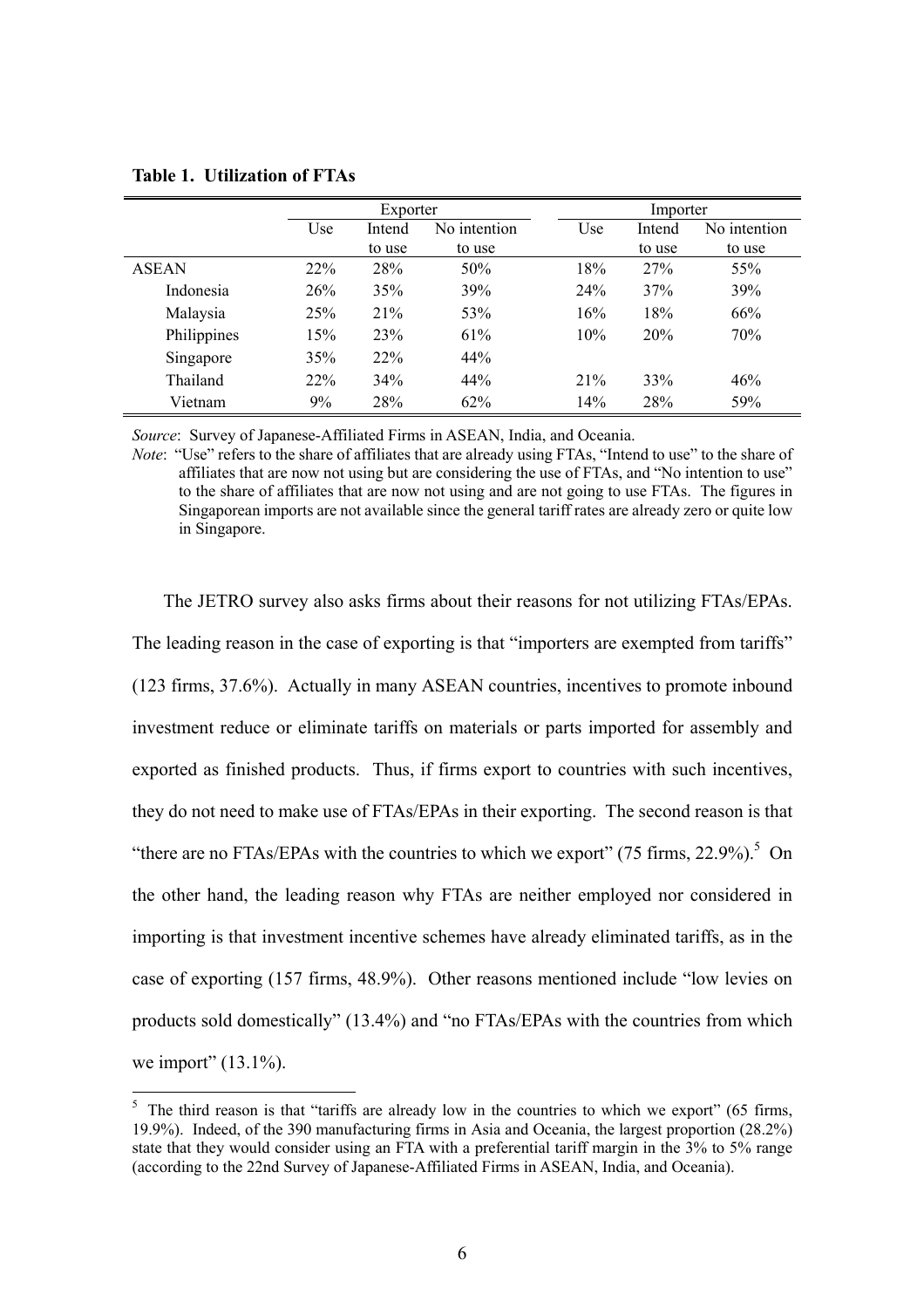As a result, the low utilization ratio of Japanese affiliates in ASEAN relates partly to their trading with partner countries that do not conclude FTAs with the host countries and partly to the existence of investment incentive schemes. One may say that the non-FTA using affiliates in the former case should be eliminated from our sample in calculating FTA utilization ratios. The results excluding such affiliates are reported in Table 2. We can see that FTA utilization ratios rise slightly in most of the countries. For example, in ASEAN, those ratios increase from 22% to 27% in exporting and from 18% to 23% in importing. In addition, it might be valuable to calculate FTA utilization ratios after eliminating affiliates not only in the former case but also in the latter case. Such utilization ratios are reported in Table 3. Compared with Table 2, all countries experience a slight rise in FTA utilization ratios, which in ASEAN turn out to be 33% in exporting and 31% in importing. However, we can still say that FTA utilization in ASEAN is much lower than that in other regions, as mentioned in the introductory section.

|              |     | Exporter               |                 | Importer |        |              |
|--------------|-----|------------------------|-----------------|----------|--------|--------------|
|              | Use | No intention<br>Intend |                 | Use      | Intend | No intention |
|              |     | to use                 | to use          |          | to use | to use       |
| <b>ASEAN</b> | 27% | 27%                    | 46%             | 23%      | 27%    | 50%          |
| Indonesia    | 43% | 22%                    | 35%             | 33%      | 34%    | 33%          |
| Malaysia     | 26% | 19%                    | 55%             | 20%      | 21%    | 59%          |
| Philippines  | 14% | 29%                    | 57 <sub>%</sub> | 8%       | 21%    | 71%          |
| Singapore    | 46% | 17%                    | 37%             |          |        |              |
| Thailand     | 26% | 31%                    | 43%             | 28%      | 29%    | 43%          |
| Vietnam      | 12% | 35%                    | 53%             | 14%      | 28%    | 58%          |

**Table 2. Modified Utilization of FTAs** 

*Source*: Survey of Japanese-Affiliated Firms in ASEAN, India, and Oceania.

*Notes*: In this table, we exclude affiliates trading to countries without any FTAs with the host country. "Use" refers to the share of affiliates that are already using FTAs, "Intend to use" to the share of affiliates that are now not using but are considering the use of FTAs, and "No intention to use" to the share of affiliates that are now not using and are not going to use FTAs. The figures in Singaporean imports are not available since the general tariff rates are already zero or quite low in Singapore.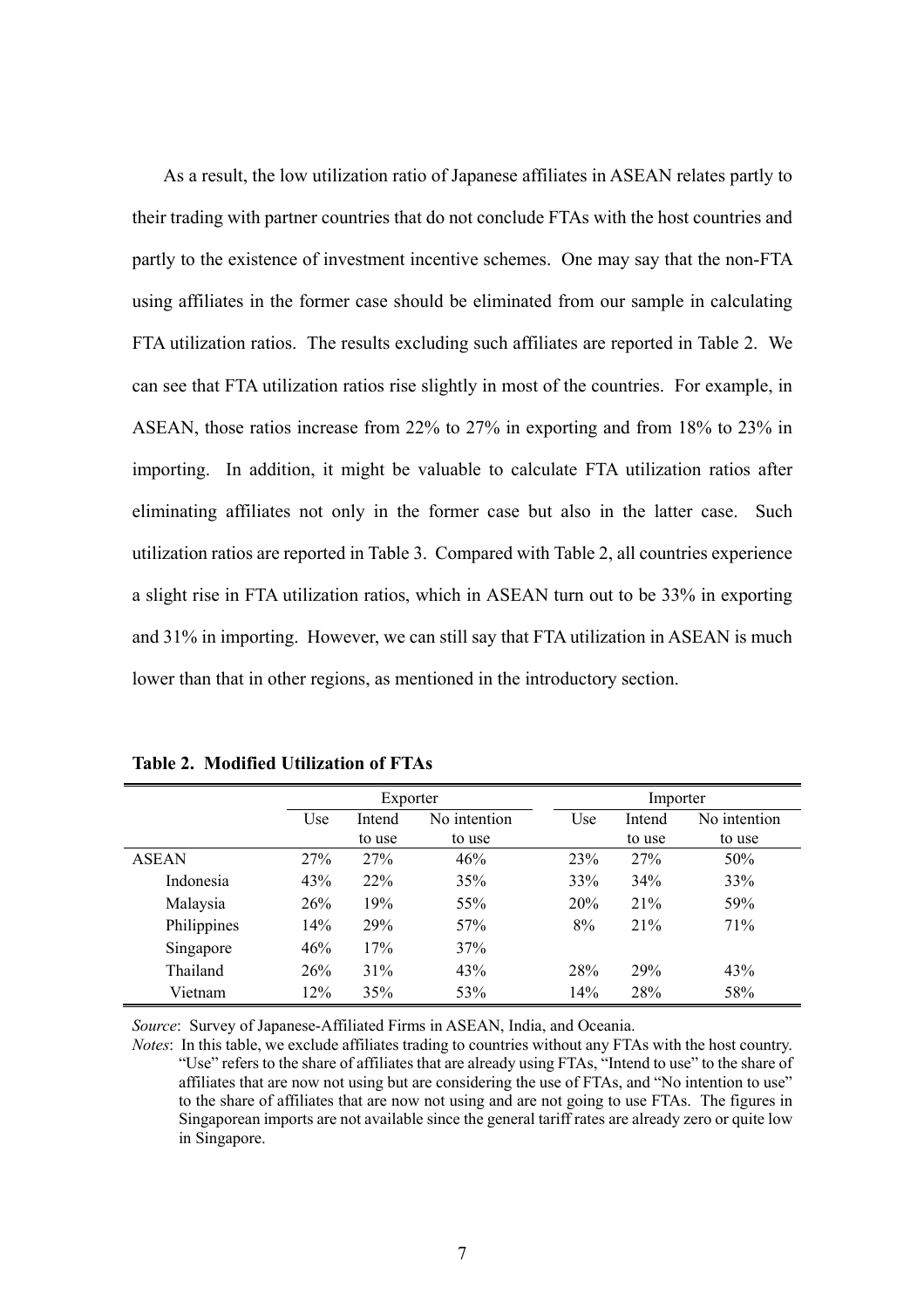|              | Exporter |                        | Importer |     |        |              |
|--------------|----------|------------------------|----------|-----|--------|--------------|
|              | Use      | No intention<br>Intend |          | Use | Intend | No intention |
|              |          | to use                 | to use   |     | to use | to use       |
| <b>ASEAN</b> | 33%      | 33%                    | 33%      | 31% | 37%    | 32%          |
| Indonesia    | 50%      | 26%                    | 24%      | 38% | 39%    | 24%          |
| Malaysia     | 38%      | 28%                    | 34%      | 28% | 29%    | 43%          |
| Philippines  | 18%      | 36%                    | 45%      | 15% | 39%    | 46%          |
| Singapore    | 54%      | 20%                    | 26%      |     |        |              |
| Thailand     | 31%      | 36%                    | 33%      | 37% | 39%    | 24%          |
| Vietnam      | 16%      | 46%                    | 38%      | 23% | 46%    | 31%          |

**Table 3. Further Modified Utilization of FTAs** 

*Source*: Survey of Japanese-Affiliated Firms in ASEAN, India, and Oceania.

*Notes*: In this table, we further exclude importers enjoying investment incentive schemes or exporters of which trading partners enjoy such schemes. "Use" refers to the share of affiliates that are already using FTAs, "Intend to use" to the share of affiliates that are now not using but are considering the use of FTAs, and "No intention to use" to the share of affiliates that are now not using and are not going to use FTAs. The figures in Singaporean imports are not available since the general tariff rates are already zero or quite low in Singapore.

#### **3. Hypotheses**

This section presents our hypotheses, which are empirically tested in the following sections, on what kinds of firms use an FTA scheme in their exporting. For firms to use an FTA in exporting, the total profit  $(=$  operating profit minus fixed costs) from using the FTA must be greater than that from not using it. If firms choose to use an FTA scheme, then they can export their products with the FTA preferential tariff rates, which are mostly zero percent. Otherwise, they must pay the general tariff rates, which are mostly most-favored nation rates (MFN rates). Use of the FTA scheme, however, will incur a certain level of administrative cost as mentioned in the introductory section, which becomes an additional fixed cost for the firms. Therefore, for firms to use FTAs, it is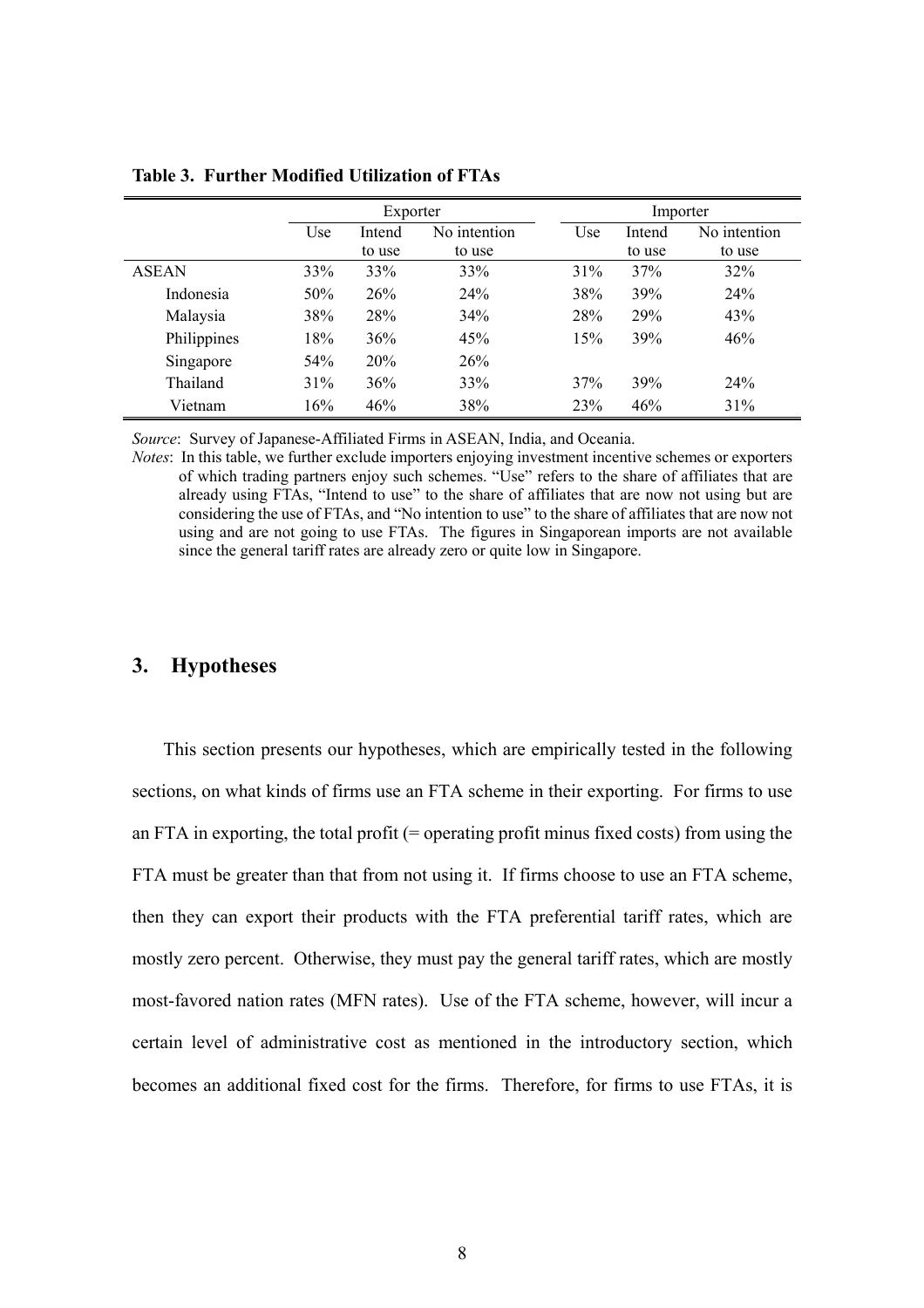necessary that the difference in the operating profit using FTA rates and operating profit using general tariff rates is greater than the fixed costs of FTA use.

This argument leads immediately to that the larger the difference between FTA rates and general tariff rates, the larger the difference in the operating profits from using them. Since the FTA preferential rates are mostly zero, it might be simply said that the higher the general tariff rates, the larger the difference in the operating profit. As a result, we have the following testable hypothesis:

## **Hypothesis 1.** *Firms that export to countries with lower general tariff rates are less likely to use FTAs.*

The empirical validity of this hypothesis is just confirmed by Kohpaiboon (2008) at the sector level.

On the other hand, even if the tariff margin between them is not so large, the larger the volume of exports, the larger the difference in the operating profit *per se* would be. This implies that any elements affecting a firm's volume of exports and thus its volume of outputs are also important. For example, since lower wages lead to larger outputs, firms in countries with low wages can obtain a greater difference in the operating profit between two tariff rates and are likely to cover fixed costs for FTA use. Particularly in this paper, we examine the following two firm specific elements.

The first one is firms' productivity. As mentioned in Section 1, it is expected that the more productive firms are more likely to use FTAs in their exporting (Demidova and Krishna, 2008). Also in our context, since a firm's outputs are increasing in proportion to its productivity, the difference in the operating profit between FTA rates and general tariff rates is positively related to the firm's productivity. Therefore, firms with higher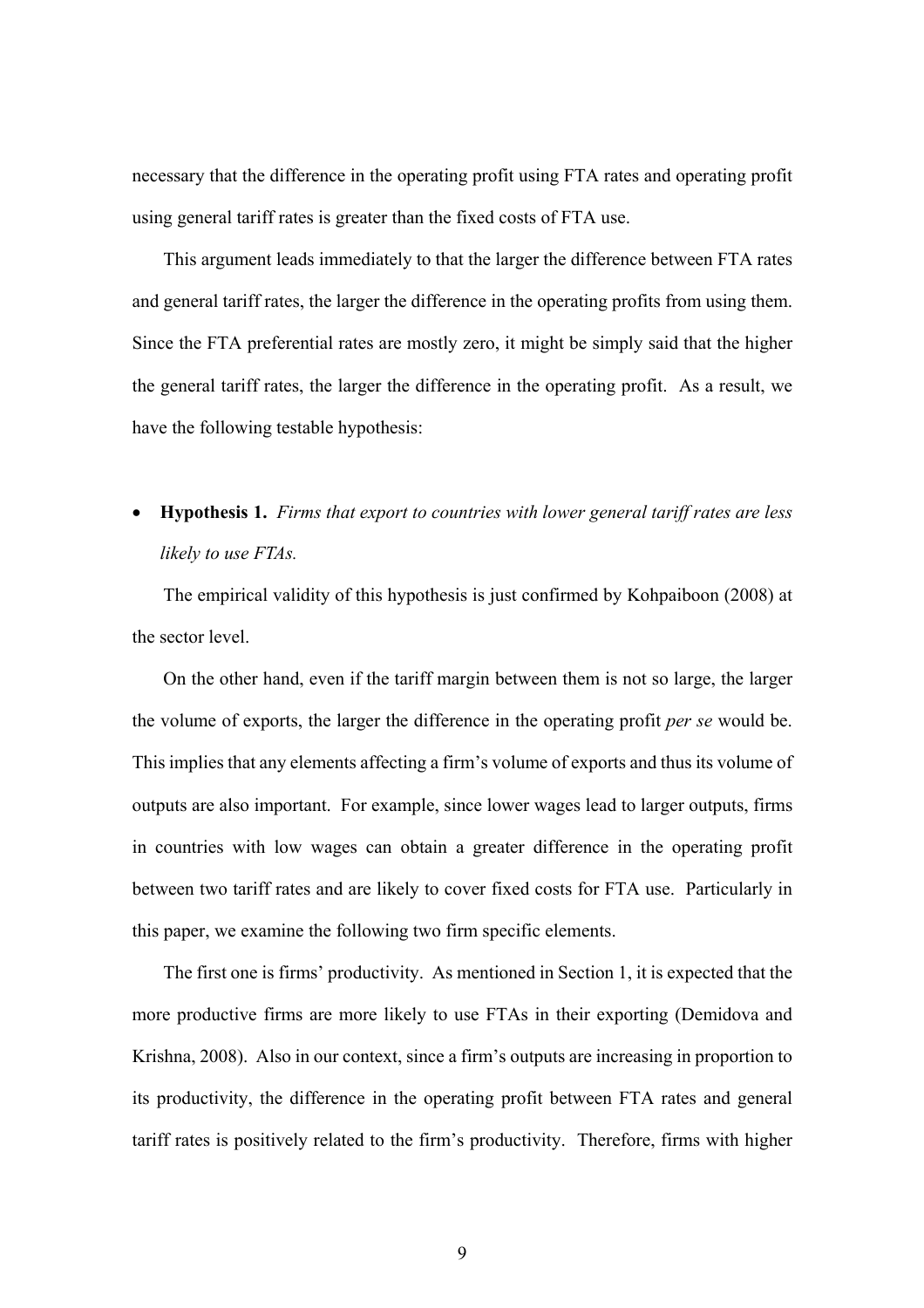productivity can afford to pay administrative costs and are thus more likely to use an FTA scheme. As a result, the testable hypothesis on productivity can be summarized as:

 **Hypothesis 2.** *The more productive firms are more likely to use FTAs in their exporting.*

The second element sheds light on a firm's diversity in its sources of procurements. The hypothesis is summarized as:

 **Hypothesis 3.** *The more diversified the origins of firms' procurements are, the more likely the firms are to use FTAs in their exporting.*

This is the well-known love-of-variety nature in the procurement of intermediate products. Suppose that intermediate products are differentiated, and further, that firms prefer more varieties of intermediate products, as in the usual new trade theory; the more diversified origins of firms' procurements lowers their input costs, resulting in a larger volume of output. In addition to this benefit from the horizontal nature of procurement, its diversified origins may yield benefits from vertical division of labor, i.e., international fragmentation.<sup>6</sup> That is, input costs are lowered by sourcing each intermediate product from a country with location advantages in producing it. In sum, the more diversified the origins of firms' procurements are, the larger their outputs/exports are, and thus the larger the difference in the operating profit between FTA rates and general rates.

However, more diversified origins might substantially raise the administrative costs for FTA use. In certifying that the exported goods were locally produced, exporters must prepare a list of materials inputted for producing them. To complete the list, exporters

 $\overline{a}$ 

<sup>&</sup>lt;sup>6</sup> For a theoretical analysis of international fragmentation, see Arndt and Kierzkowski (2001). For an empirical investigation on fragmentation in East Asia, see Kimura (2006).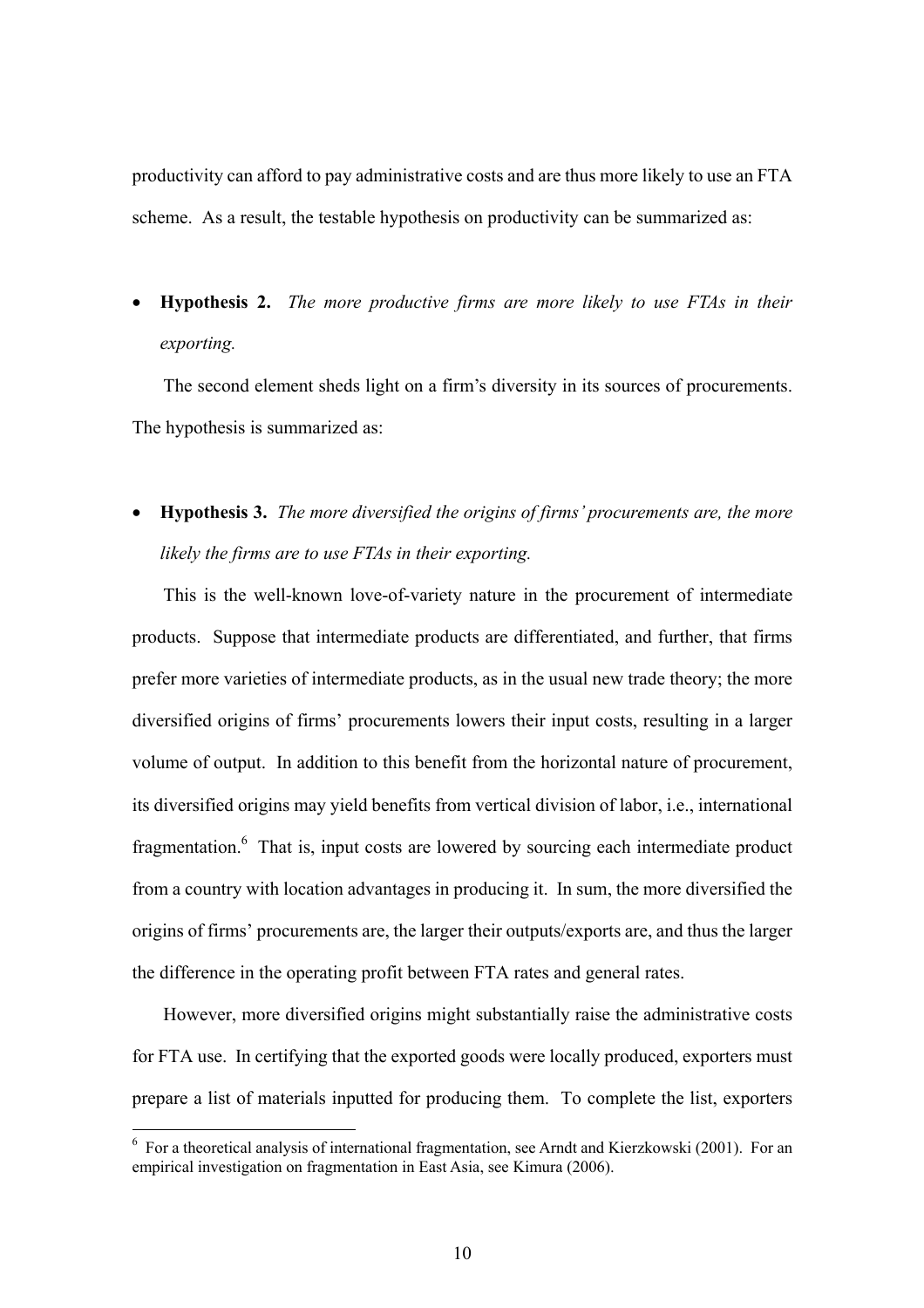need to request each materials supplier to issue an invoice or contract documents. Thus, higher document preparation costs are obviously entailed in sourcing materials from a larger number of suppliers. In other words, more highly diversified origins of procurements lead to larger fixed costs for FTA use. As a result, if the effect of increase of the difference in the operating profit between two tariffs is greater than the effect of a rise of fixed costs, a firm's diversity in the sources of procurement encourages it to utilize an FTA scheme. In the sense that the diversity of procurement origins has conflicting effects on firm's choice of FTA use, its empirical examination becomes important.

## **4. Empirical Framework**

 $\overline{a}$ 

This section explains the methodology used to investigate the three hypotheses presented in the previous section. The source of our data for estimation, as noted in Section 2, is the "Survey of Japanese-Affiliated Firms in ASEAN, India, and Oceania" for 2006, 2007, and 2008. We again focus on Japanese affiliates in six ASEAN countries (Indonesia, Malaysia, the Philippines, Singapore, Thailand, and Vietnam). We restrict our sample only to exporting affiliates because affiliates are unable to use FTA if they do not export.<sup>7</sup>

For our empirical analysis, we specify our index function as:

 $\Gamma_i = \mathbf{x}_i \cdot \mathbf{B_0} + \varepsilon_i$ , where  $\varepsilon_i \sim N(0, 1)$  and  $\mathbf{x}_i = (\text{Export}_i, \text{Scale}_i, \text{Variance}_i)$ .

Γ*i* is the difference in affiliate *i*'s total profits when comparing cases of FTA use and

 $<sup>7</sup>$  We also conduct some data cleaning. For example, we eliminate observations in which the sum of</sup> export shares plus the share of the supply to the local market exceeds 100%.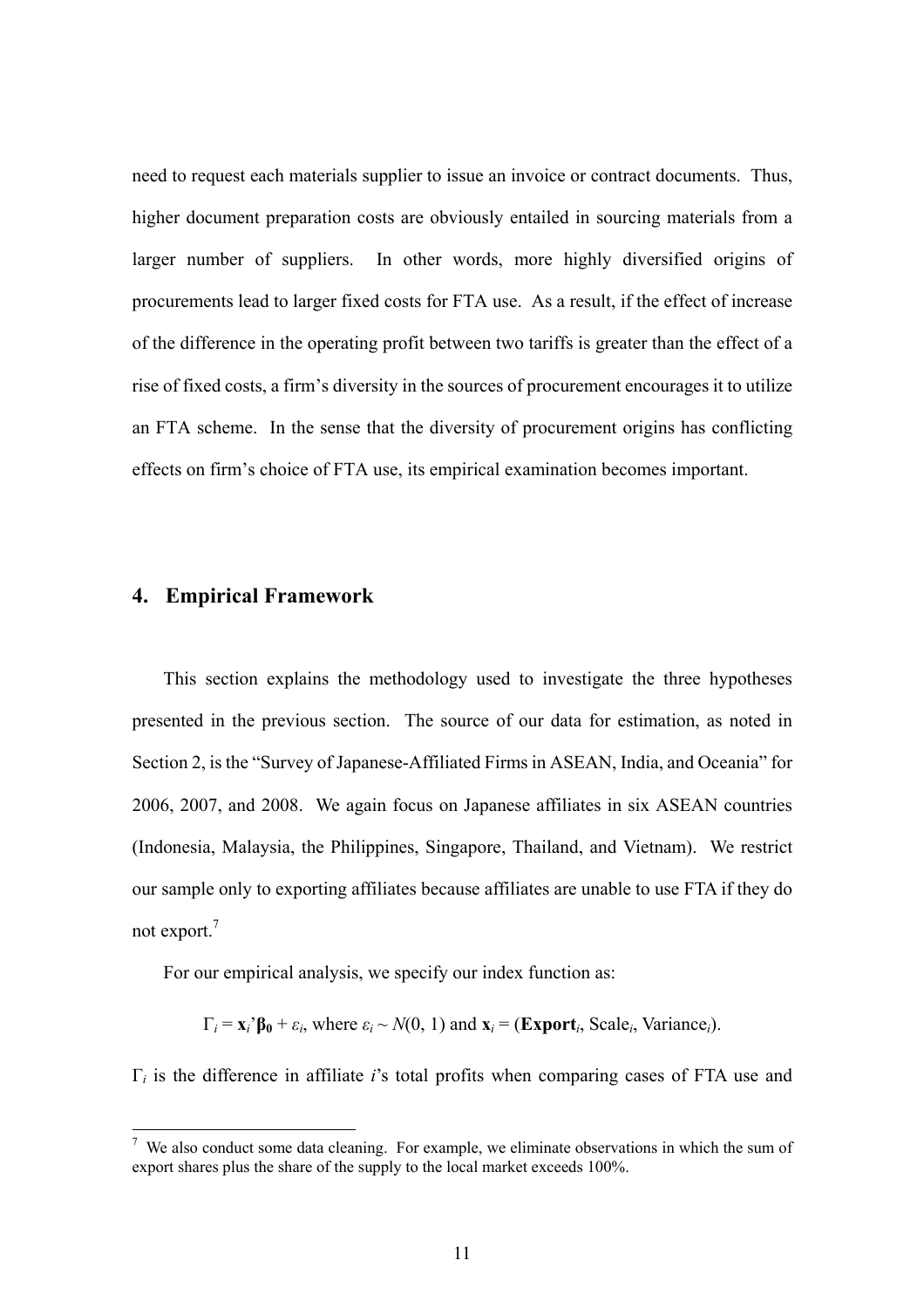non-use (a time script is omitted). The observation rule for affiliate *i* is formalized as:

$$
y_i = \begin{cases} 0 & \text{if} & \Gamma_i \le 0 \\ 1 & \text{if} & \Gamma_i > 0 \end{cases}
$$

where  $y_i$  is an indicator variable taking unity if affiliate *j* uses an FTA scheme in exporting and zero otherwise. As a result, our probability model by the probit is given by:

$$
Pr (y_i=1 | \mathbf{x}_i) = \Phi (\mathbf{x}_i \mathbf{\hat{\beta}}),
$$

where  $\Phi(\cdot)$  is the standard cumulative normal probability distribution. From our sample, we exclude the affiliates that answered "considering use" for the data item of FTA use in exporting because of their ambiguous standpoint in the choice of FTA use.

We introduce three kinds of affiliate characteristic variables. First, we examine the impact of the margin between FTA and general tariff rates in the countries to which affiliates export their products (Hypothesis 1). To this end, three kinds of FTAs in which a significant number of ASEAN countries are included as members are taken into consideration: AFTA, ASEAN-China FTA, and bilateral FTAs with Japan. Specifically, we introduce an **Export** vector, of which the elements are an export share to the other ASEAN countries (ExASEAN), that to China (ExCHINA), and that to Japan (ExJAPAN), in total sales. All other things being equal, as argued in the previous section, the larger exports to any countries with FTAs with host countries always increase the difference in the operating profit between FTA and general tariff rates. Thus, three share variables are expected to be significantly positive. However, the magnitude of the coefficients would differ according to differences in general tariff rates among ASEAN, China, and Japan. For example, since general tariff rates are already low in Japan and still high in China, affiliates exporting mainly to Japan would be less likely to use an FTA scheme than those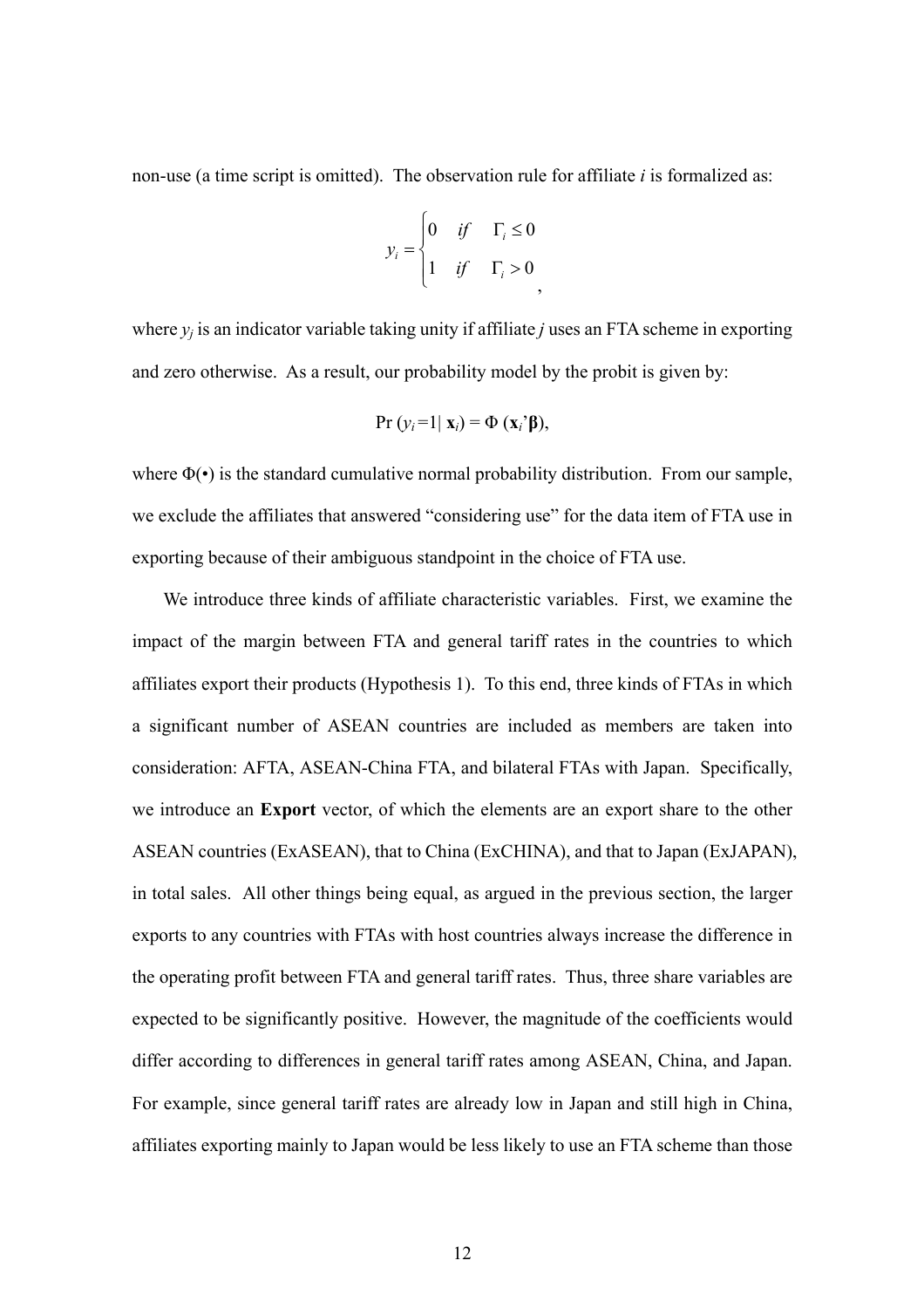exporting to China. As a result, the magnitude of the coefficients in descending order is expected to be ExCHINA, ExASEAN, and ExJAPAN.

Second, we examine Hypothesis 2 by introducing Scale*i*, which is a log of total employment. Our dataset does not have any convincing productivity measures, e.g., Total Factor Productivity (TFP) or labor productivity. From the theoretical point of view, firms' productivity is not necessarily related positively to their employment; however, from the empirical point of view, the productivity (TFP) usually has a positive correlation with the total employment (see, for example, Fukao and Kwon, 2006). Thus, the use of employment as a proxy for productivity may be plausible to some extent. As a result, the larger the affiliates' scale, the more likely they would be to utilize an FTA scheme.

Next, in order to explore Hypothesis 3, we introduce Concentration*i*, which captures the concentration of sources of intermediate inputs. Our dataset has the shares of local procurement, imports from other ASEAN countries, imports from Japan, imports from other Asian countries excluding ASEAN and Japan, imports from the US, imports from Europe, and imports from other countries. The variable Concentration*i* is constructed as a variance among the above seven shares. The lower the Concentration*i*, the more diversified the sources of intermediate inputs. Thus, if the love-of-variety nature of intermediate products and the benefits from vertical division of labor reduce affiliates' input costs greatly, the coefficient for Concentration*i* would be expected to be significantly negative.<sup>8</sup> On the other hand, if the diversified sources of inputs result in a remarkable rise in the administrative costs for FTA use, its coefficient may be estimated to be positive.

So far, we have not taken care of the ROO explicitly. As mentioned before, for the

 $\overline{a}$ 

<sup>&</sup>lt;sup>8</sup> As mentioned in Section 1, since the change in tariff classification is available as ROO in East Asia, firms do not necessarily need to source a significant share of total inputs from local producers.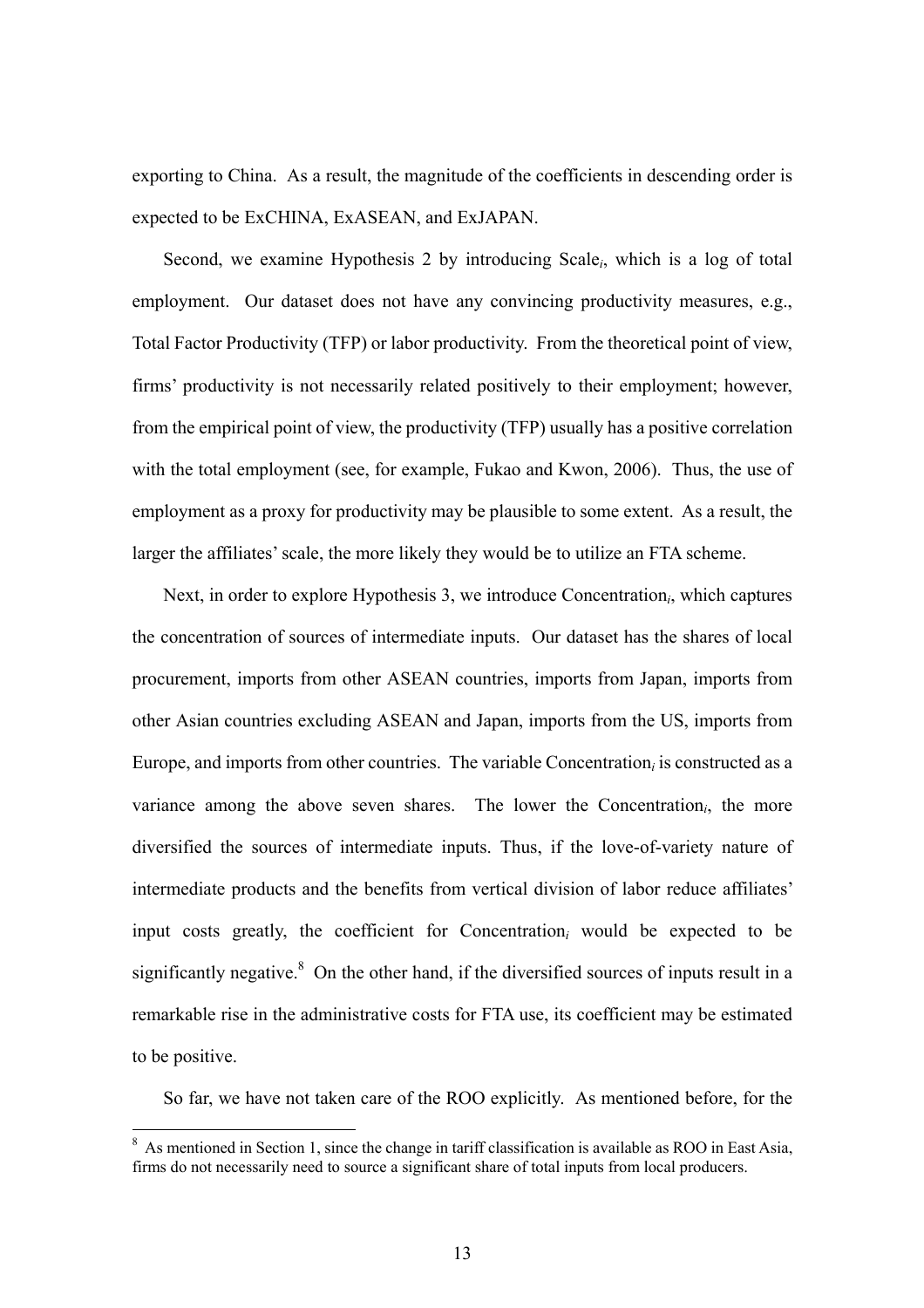sake of FTA use, affiliates must secure the ROO of their goods. In order to control the extent of restrictiveness of ROO, we introduce both country fixed effects and sector fixed effects because the ROO differs according not only to FTAs but also to sectors. Several other elements are also controlled by such fixed effects, such as differences in wages among countries, which affect firms' operating profits. The differences in efficiency in obtaining the COO among countries are also captured by the estimates of the fixed effects. Moreover, those may include the differences in general tariff rates among sectors.

## **5. Empirical Results**

In this section, we report the results of our empirical analyses. Basic statistics are provided in Table 4, and our probit results are presented in Table 5. The column (I) in Table 5 shows our baseline result (marginal effects), which is basically consistent with our expectations.

| Variable       | Obs | Mean  | Std. Dev. | Min   | Max    |
|----------------|-----|-------|-----------|-------|--------|
| <b>FTA</b>     | 872 | 0.282 | 0.450     |       |        |
| Scale          | 872 | 5.349 | 1.426     | 1.099 | 11.608 |
| Concentration  | 872 | 0.060 | 0.028     | 0.007 | 0.109  |
| <b>ExASEAN</b> | 872 | 0.129 | 0.206     |       |        |
| <b>ExCHINA</b> | 872 | 0.032 | 0.103     | O     |        |
| <b>ExJAPAN</b> | 872 | 0.265 | 0.347     |       |        |

**Table 4. Basic Statistics**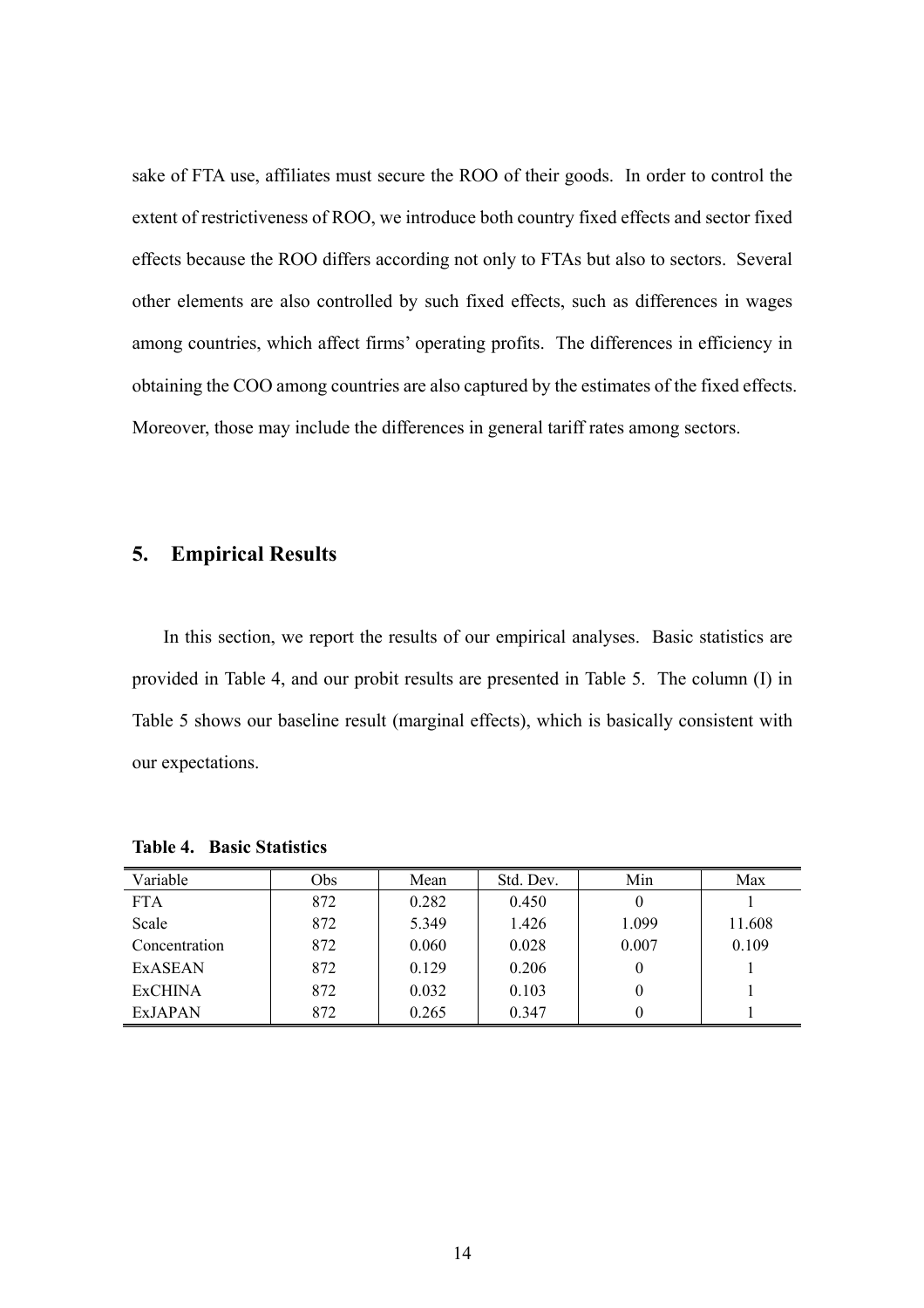#### **Table 5. Probit Results**

|                       | $\left( \Gamma \right)$ | (II)        |
|-----------------------|-------------------------|-------------|
| Scale                 | $0.056***$              | $0.169***$  |
|                       | [0.013]                 | [0.040]     |
| Concentration         | $-2.309***$             | $-7.420***$ |
|                       | [0.610]                 | [1.942]     |
| <b>EXASEAN</b>        | $0.195**$               | $0.632**$   |
|                       | [0.080]                 | [0.251]     |
| <b>ExCHINA</b>        | $0.324**$               | $1.018**$   |
|                       | [0.139]                 | [0.437]     |
| <b>ExJAPAN</b>        | $0.111*$                | $0.384**$   |
|                       | [0.056]                 | [0.178]     |
| Year Dummy            | <b>YES</b>              | <b>YES</b>  |
| <b>Sector Dummy</b>   | <b>YES</b>              | <b>YES</b>  |
| <b>Country Dummy</b>  | <b>YES</b>              | <b>YES</b>  |
| Observations          | 872                     | 494         |
| Log Pseudo-likelihood | $-296$                  | -449        |
| Pseudo R <sub>2</sub> | 0.1343                  | 0.1311      |

*Notes*: In this table, the marginal effects of the regressors are reported. \*\*\*, \*\*, and \* indicate 1%, 5%, and 10% significance, respectively. Figures in parentheses represent the White consistent standard error. In column (II), the sample is restricted to affiliates with positive exports to other ASEAN countries or China, affiliates in Singapore and Malaysia with positive exports to Japan, and affiliates in Thailand and Indonesia with positive exports to Japan in 2008. Furthermore, we drop affiliates who answered "importers are exempted from tariffs" as "reasons for not using FTAs."

There are three points that are noteworthy. First, as demonstrated in Demidova and Krishna (2008), the coefficient for Scale is estimated to be significantly positive, indicating that the larger the affiliate, the more likely it is to utilize an FTA scheme in its exporting. This result is also consistent with that in Takahashi and Urata (2008, 2009). Second, the coefficient for Concentration is estimated to be significantly negative, showing that benefits from the love-of-variety in inputs, and/or from vertical division of labor, exceed the rise in the administrative costs due to the diversity of procurement origins. In particular, it is interesting that firms which are actively engaged in international fragmentation are likely to use an FTA scheme in their exporting. Third, coefficients for export shares are all estimated to be positively significant and show an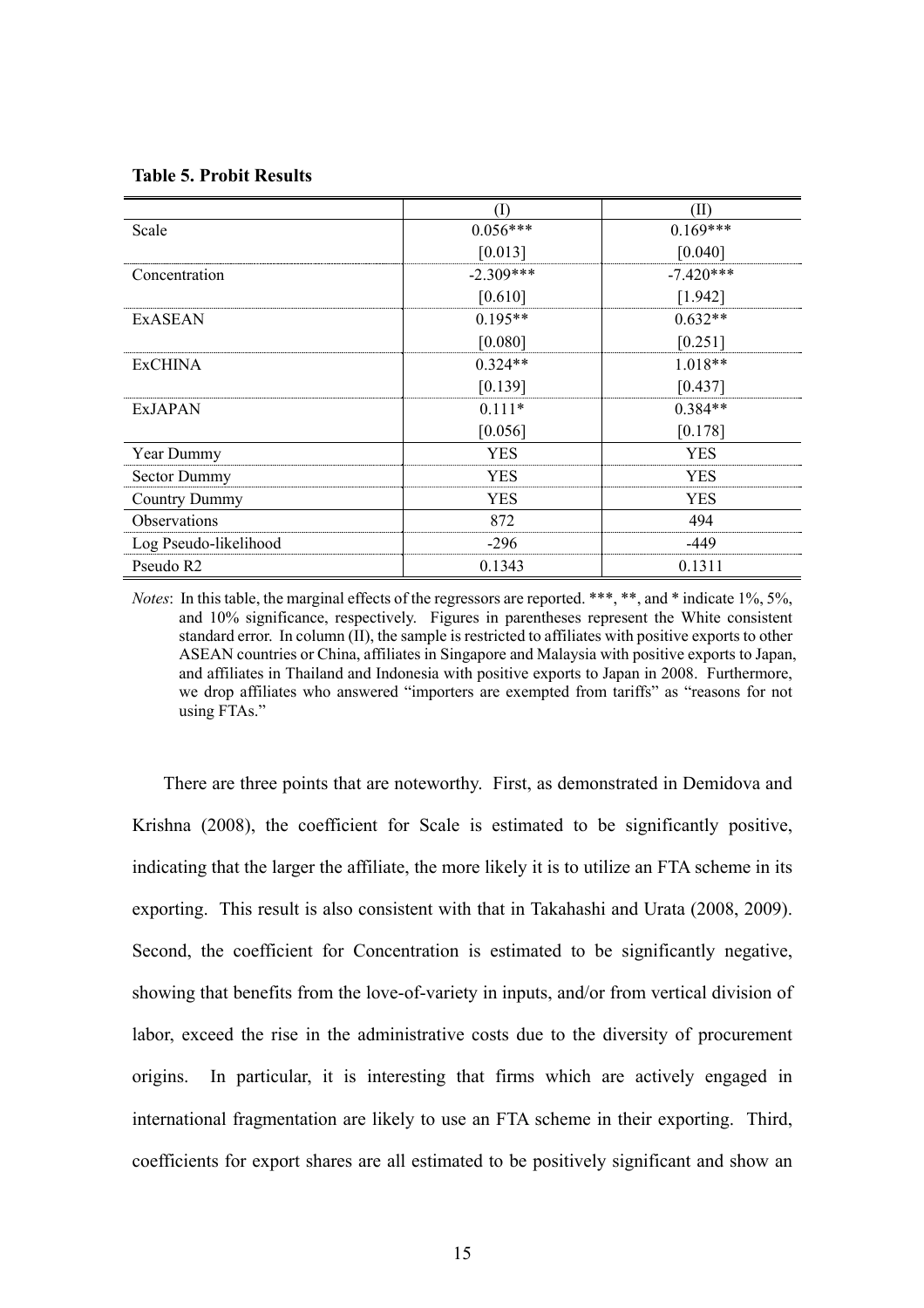expected order in their magnitude. The largest magnitude can be found in the coefficient for ExCHINA, while the lowest magnitude in that for ExJAPAN. Thus, affiliates that export actively to countries with higher general tariffs are more likely to use FTAs. This result is consistent with what Kohpaiboon (2008) confirmed at the sector level.

The results of fixed effects in the estimation of column (I) might be worth reporting particularly for policy makers. Column (I) in Table 6 reports the results of country fixed effects. We find that affiliates in the Philippines and Vietnam are less likely to utilize FTA schemes, while the most active use of FTA is found in affiliates in Singapore. Due to the fact that Singapore provides the most efficient procedures for obtaining the COO, these results might suggest that such procedures in the Philippines and Vietnam are more cumbersome than those in other ASEAN countries.<sup>9</sup> The results of sector fixed effects are reported in column (I) in Table 7. From this table, we can see that FTAs are less likely to be utilized in electric parts and components and precision machinery. This result is most likely due to the low general tariff rates in those sectors. Indeed, the general tariff rates for most IT products are low or zero under the Information Technology Agreement  $(ITA).$ 

|             | I)          |         | (II)      |         |
|-------------|-------------|---------|-----------|---------|
|             | Coef.       | Robust  | Coef.     | Robust  |
|             |             | S.E.    |           | S.E.    |
| Malaysia    | 0.052       | [0.145] | 0.114     | [0.174] |
| Singapore   | $0.490**$   | [0.193] | 0.314     | [0.221] |
| Indonesia   | 0.026       | [0.161] | 0.15      | [0.202] |
| Philippines | $-0.548***$ | [0.160] | $-0.396*$ | [0.220] |
| Vietnam     | $-0.670***$ | [0.255] | $-0.329$  | [0.341] |

**Table 6. Results of Country Dummy: Thailand as a Base** 

*Note*: \*\*\*, \*\*, and \* indicate 1%, 5%, and 10% significance, respectively.

<sup>&</sup>lt;sup>9</sup> Also, this may reflect only the availability of FTA schemes for affiliates. Indeed, Singapore has concluded the largest number of FTAs among ASEAN countries, while there are relatively few FTAs in the Philippines and Vietnam compared with other ASEAN countries in the sample.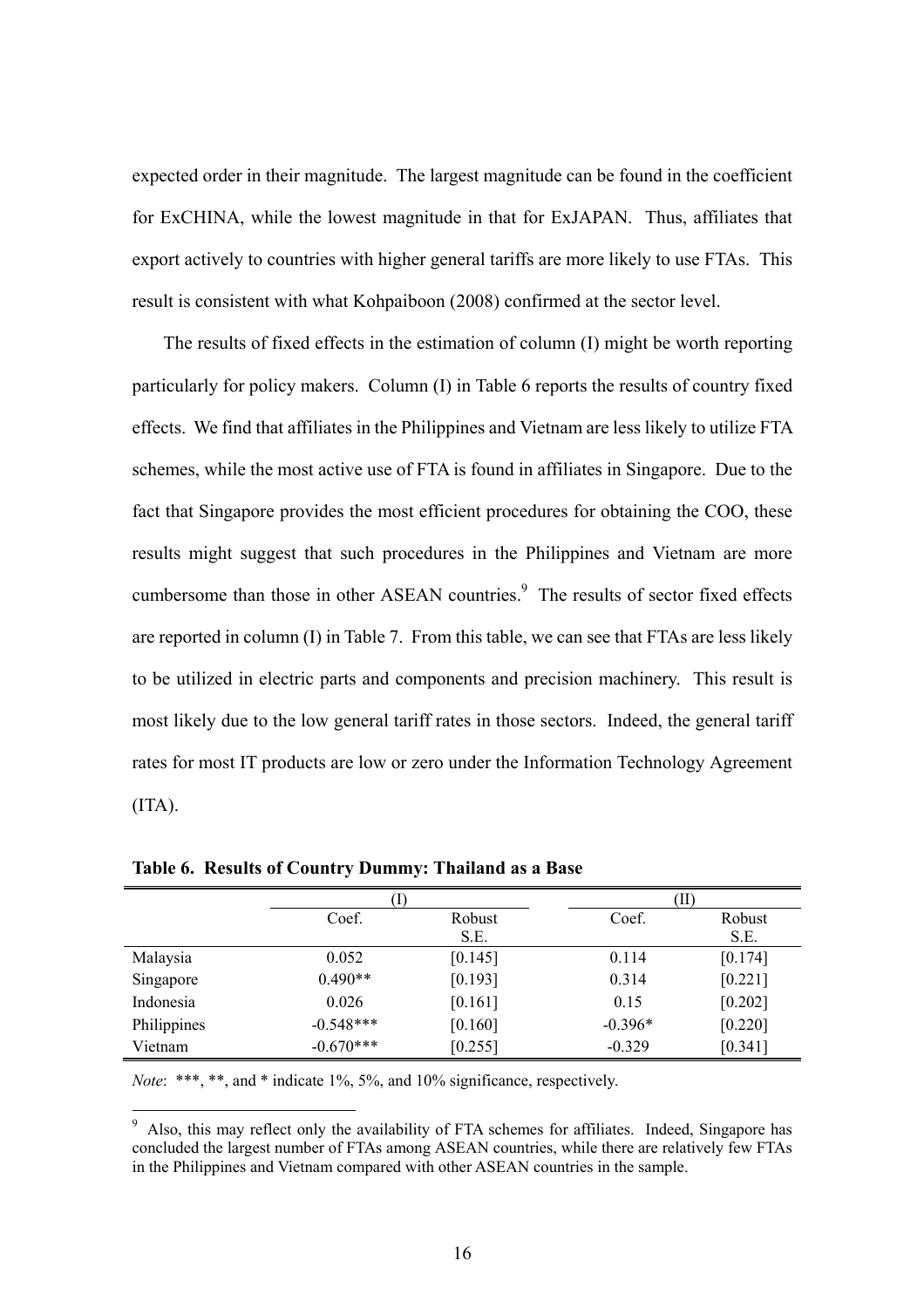|                          | (I)         |         | (II)       |         |
|--------------------------|-------------|---------|------------|---------|
|                          | Coef.       | Robust  | Coef.      | Robust  |
|                          |             | S.E.    |            | S.E.    |
| Wearing apparel          | 0.641       | [0.440] | 0.875      | [0.605] |
| Wood products            | 0.125       | [0.470] | 0.101      | [0.529] |
| Furniture                | $-0.954$    | [0.626] |            |         |
| Paper products           | $-0.308$    | [0.563] | 0.318      | [0.788] |
| Chemicals                | $-0.17$     | [0.285] | 0.108      | [0.313] |
| Petroleum products       | 0.575       | [0.556] | 1.090*     | [0.635] |
| Plastic products         | $-0.462$    | [0.306] | $-0.192$   | [0.344] |
| Rubber products          | $-0.232$    | [0.347] | $-0.058$   | [0.397] |
| Glass and glass products | $-0.303$    | [0.376] | $-0.312$   | [0.419] |
| Basic iron and steel     | $-0.337$    | [0.344] | 0.073      | [0.382] |
| Non-ferrous metals       | $-0.139$    | [0.326] | 0.381      | [0.385] |
| Metal products           | $-0.369$    | [0.290] | $-0.005$   | [0.329] |
| General machinery        | $-0.368$    | [0.342] | 0.001      | [0.394] |
| Electric machinery       | $-0.363$    | [0.278] | $-0.092$   | [0.311] |
| Electric parts           | $-0.938***$ | [0.297] | $-0.681**$ | [0.332] |
| Automobile               | 0.646       | [0.425] | $1.177**$  | [0.541] |
| Automobile parts         | 0.314       | [0.276] | $0.718**$  | [0.317] |
| Precision machinery      | $-0.889*$   | [0.524] | $-0.753$   | [0.569] |
| Others                   | $-0.459*$   | [0.271] | $-0.151$   | [0.302] |

**Table 7. Results of Sector Dummy: Food Sector as a Base** 

*Note*: \*\*\*, \*\*, and \* show 1%, 5%, and 10% significance, respectively.

 $\overline{a}$ 

We conduct one important robustness check. As mentioned before, affiliates should be excluded if they do not export to countries that conclude FTAs with their host countries. Here, we again pay attention only to three kinds of FTAs; AFTA, ASEAN-China FTA, and bilateral FTAs with Japan. Specifically, we restrict our sample only to affiliates with positive exports to other ASEAN countries or China. Furthermore, affiliates in Singapore and Malaysia are also included if they export to Japan. Affiliates in Thailand and Indonesia are not excluded if they have positive exports to Japan in  $2008$ <sup>10</sup>. We further

 $10$  The reason for not using FTAs/EPAs, "there are no FTAs/EPAs with the countries to which we export", is available only in 2008. Since, unlike Section 2, our sample years include 2006 and 2007, we cannot use this information for restricting our sample to affiliates exporting to countries with FTAs with their host countries.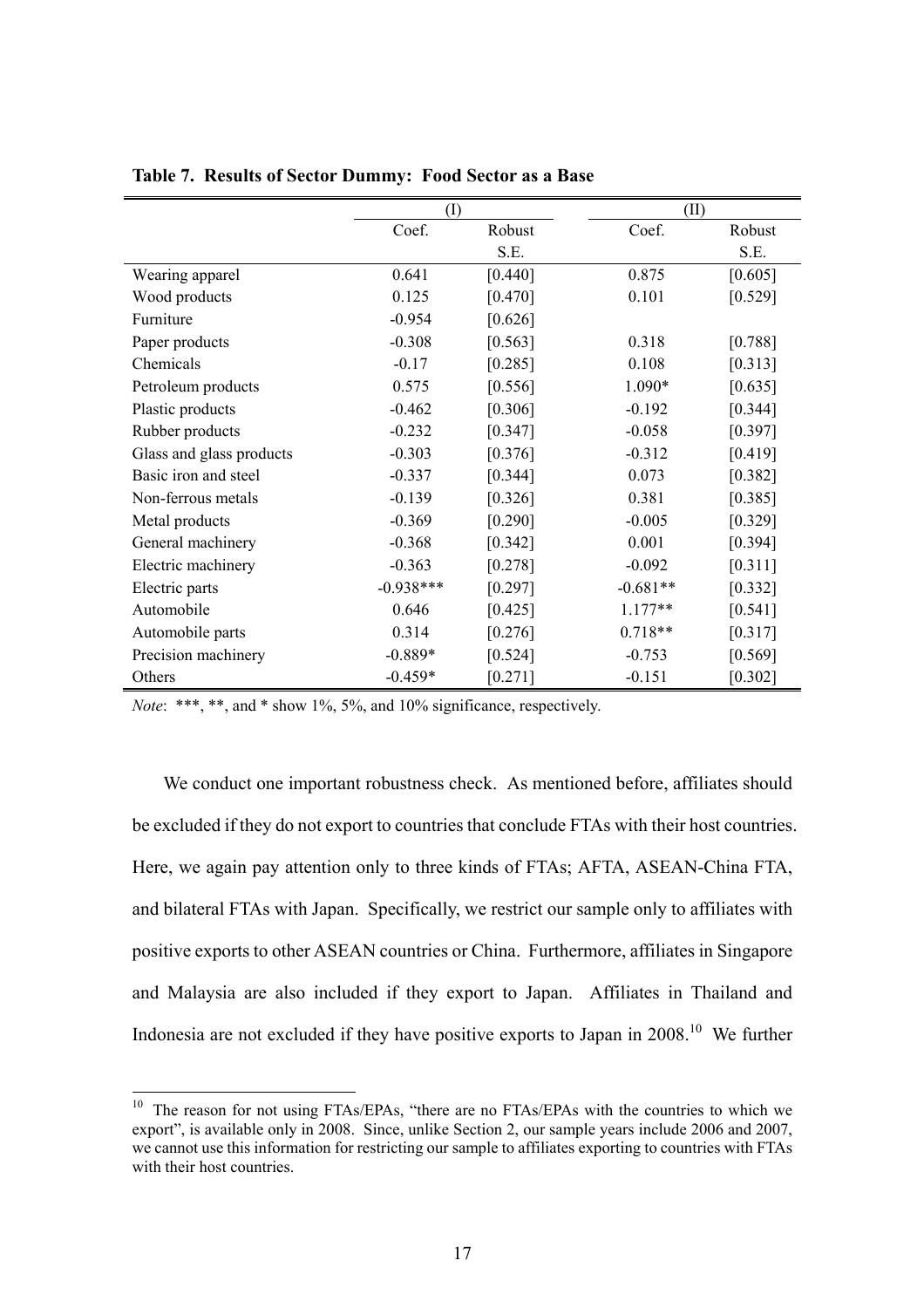take care of investment incentive schemes. As mentioned in Section 2, the major reason for not utilizing FTAs in ASEAN is that "importers are exempted from tariffs" (37.6%). If affiliates' trading partners enjoy investment incentive schemes, such affiliates do not need to use FTAs in their exporting. Thus, such affiliates are dropped from our sample for the analysis of the exporters' choice of FTA use. To this end, we use the data item on "reasons for not using FTAs," and we drop affiliates that answered "tariffs are exempted in the importer side" for that item.

The result is reported in column (II). From Table 5, we can see that the results on our hypotheses remain unchanged. The results of fixed effects are reported in the corresponding columns in Tables 6 and 7. Two points are noteworthy here. First, there is the robust result that affiliates in the Philippines are less likely to use an FTA scheme. Second, coefficients for automobile sectors turn out to be significant. This change may indicate that active use of investment incentive schemes in ASEAN leads to the underestimation of the fixed effect's estimate in those sectors.

#### **6. Concluding Remarks**

It is noted that utilization of AFTA is low by international standards. In order to clarify the reasons for such low utilization, this paper investigates what kinds of Japanese affiliates in ASEAN are more likely to use FTAs in their exporting. For this purpose, we employ a unique dataset from a survey of Japanese affiliates operating in Asia conducted by the Japan External Trade Organization. Our findings are as follow. First, the larger the affiliate is, or the more diversified the origins of its procurements, the more likely it is to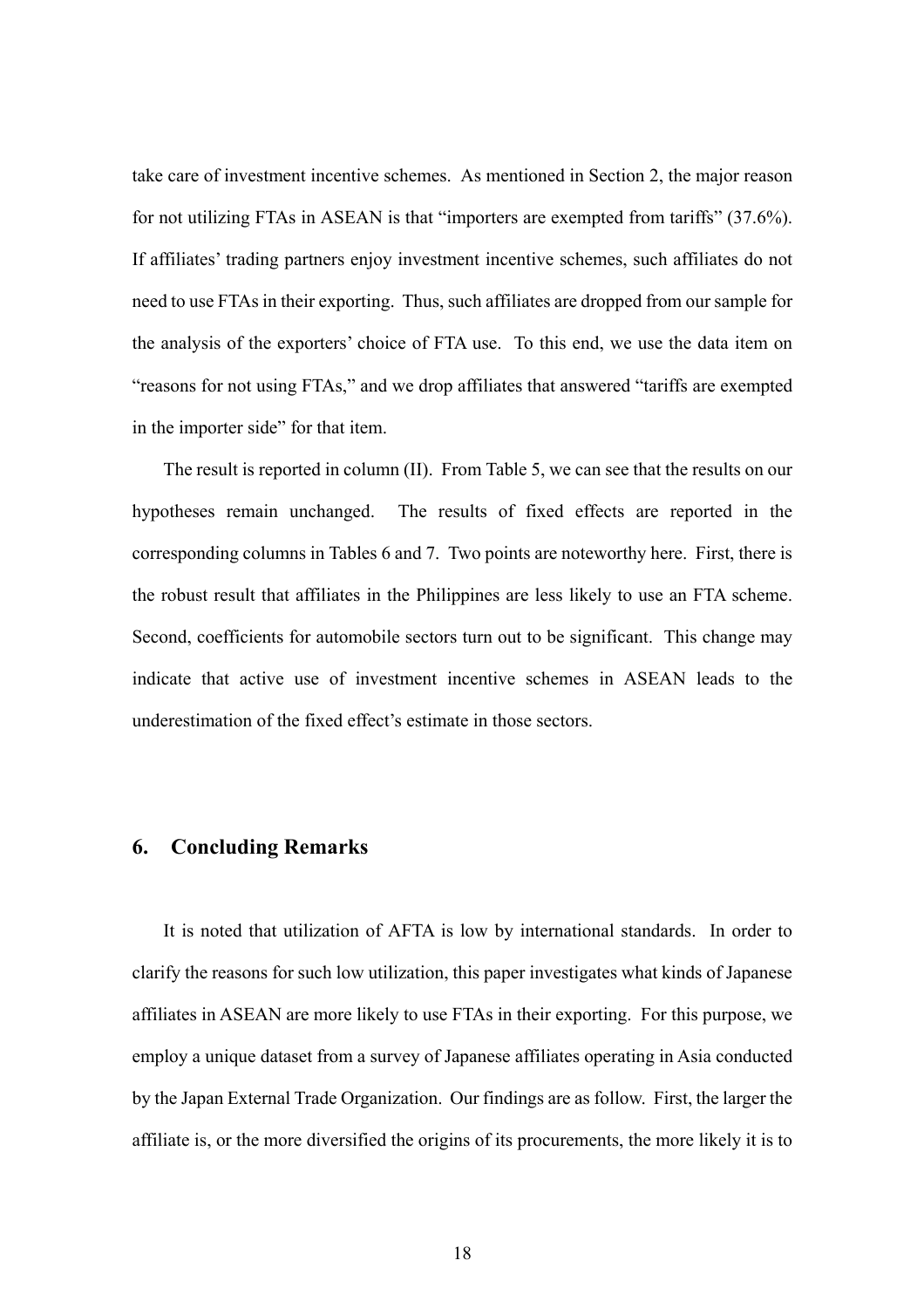utilize an FTA scheme in its exporting. Second, affiliates that export actively to countries with higher general tariffs are more likely to use FTAs. Third, there are clear differences in FTA utilization depending affiliates' locations and sectors.

These results suggest some reasons why FTA utilization in East Asia is low by international standards. The first reason is the active use of investment incentive schemes in ASEAN. Enjoying such schemes, firms do not need to use FTA schemes in order to trade at zero tariff rates. The second is the fact that the major trade in ASEAN is in the electrical machinery industry, in which general tariff rates are already low. According to the World Trade Atlas database, in our six ASEAN countries, the share of electrical machinery exports to the world in total exports was near 30% during 2006-2008. Almost the same share can also be observed in the case of imports. The last reason is the existence of fixed costs, for example the administrative costs due to the cumbersome procedures for obtaining a COO. The significant results in Scale and Concentration imply the existence of a certain level of such fixed costs. If fixed costs are high in ASEAN compared to other regions, this would constitute a reason for low utilization of FTAs.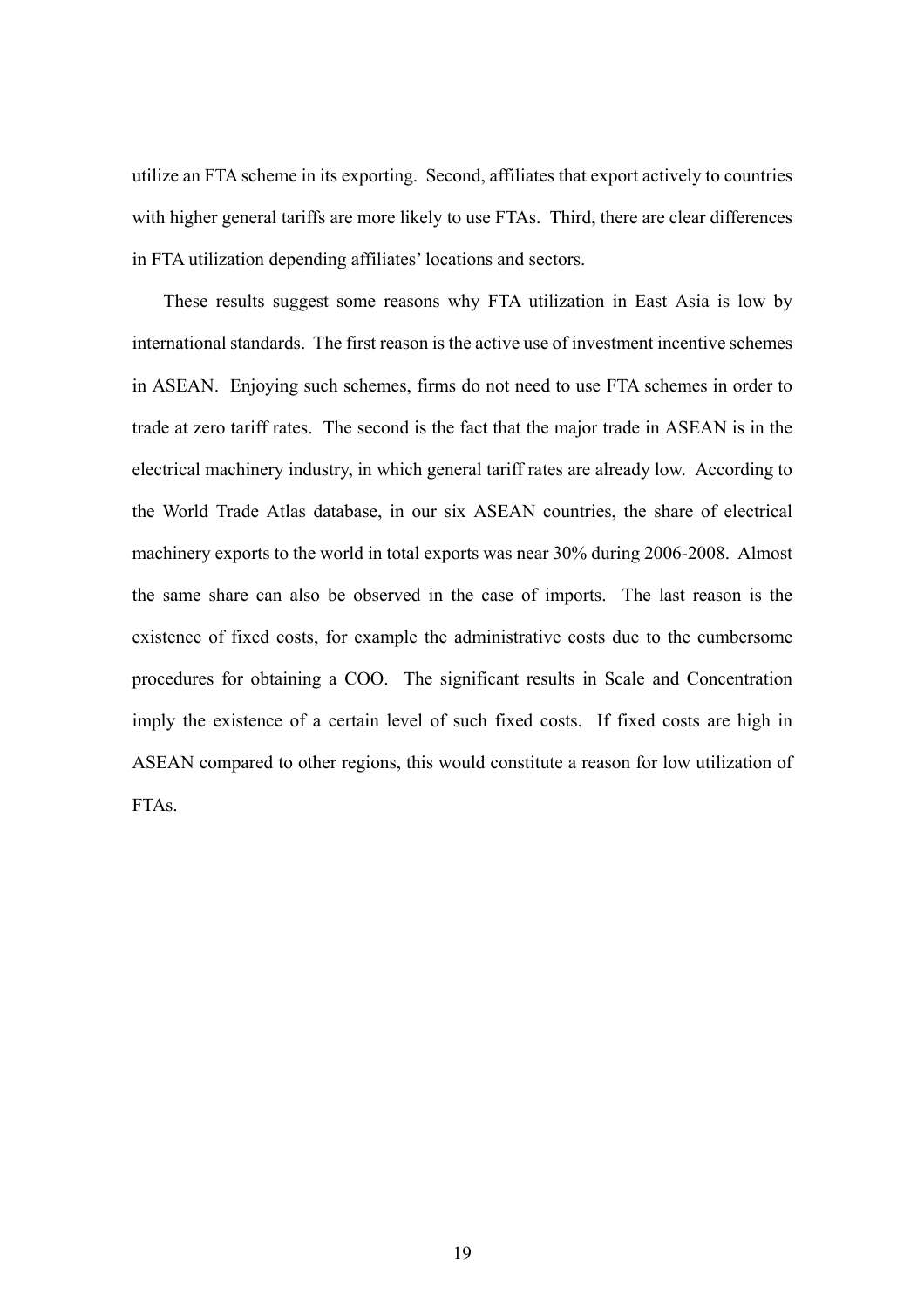## **References**

- Arndt, S. W. and H. Kierzkowski (2001), "Fragmentation: New Production Patterns in the World Economy*"*. Oxford University Press, Oxford.
- Baier, S.L. and Bergstrand, J.H. (2007), "Do Free Trade Agreements Actually Increase Members' International Trade?", *Journal of International Economics*, **71**(1): 72-95.
- Demidova, S. and Krishna, K. (2008), "Firm Heterogeneity and Firm Behavior with Conditional Policies", *Economics Letters*, **98**: 122-128.
- Endoh, M. (1999), "Trade Creation and Trade Diversion in the EEC, the LAFTA and the CMEA: 1960-1994", *Applied Economics*, **31**(2): 207-216.
- Fukao, K. and Kwon, H. (2006), "Why Did Japan's Tfp Growth Slow Down in the Lost Decade? An Empirical Analysis Based on Firm-Level Data of Manufacturing Firms", *Japanese Economic Review*, **57**(2): 195-228.
- Hiratsuka, D., Isono, I., Sato, H., and Umezaki, S. (2008), "Escaping from FTA Trap and Spaghetti Bowl Problem in East Asia: An Insight from the Enterprise Survey in Japan, In: Soesastro, H. (Eds.)". *Deepening Economic Integration in East Asia: The ASEAN Economic Community and Beyond*, ERIA Research Project Report 2007 No. 1-2, Chapter 16.
- James, W. (2006), "Rules of Origin in Emerging Asia-Pacific Preferential Trade Agreements: Will PTAs Promote Trade and Development", Asia-Pacific Research and Training Network on Trade Working Paper Series, No.19.
- Kimura, F. (2006), "International Production and Distribution Networks in East Asia: Eighteen Facts, Mechanics, and Policy Implication", *Asian Economic Policy Review*, **1**: 326–44.
- Kohpaiboon, A. (2008), "Export Creation of AFTA and the Response of the Private Sector: Evidence from Thai Manufacturing", mimeograph.
- Melitz, M. (2003), "The Impact of Trade on Intraindustry Reallocations and Aggregate Industry Productivity", *Econometrica*, **71**: 1695-1725.
- Takahashi, K. and Urata, S. (2008), "On the Use of FTAs by Japanese Firms", RIETI Discussion Paper, 08-E-002.
- Takahashi, K. and Urata, S. (2009), "On the Use of FTAs by Japanese Firms: Further Evidence", RIETI Discussion Paper, 09-E-028.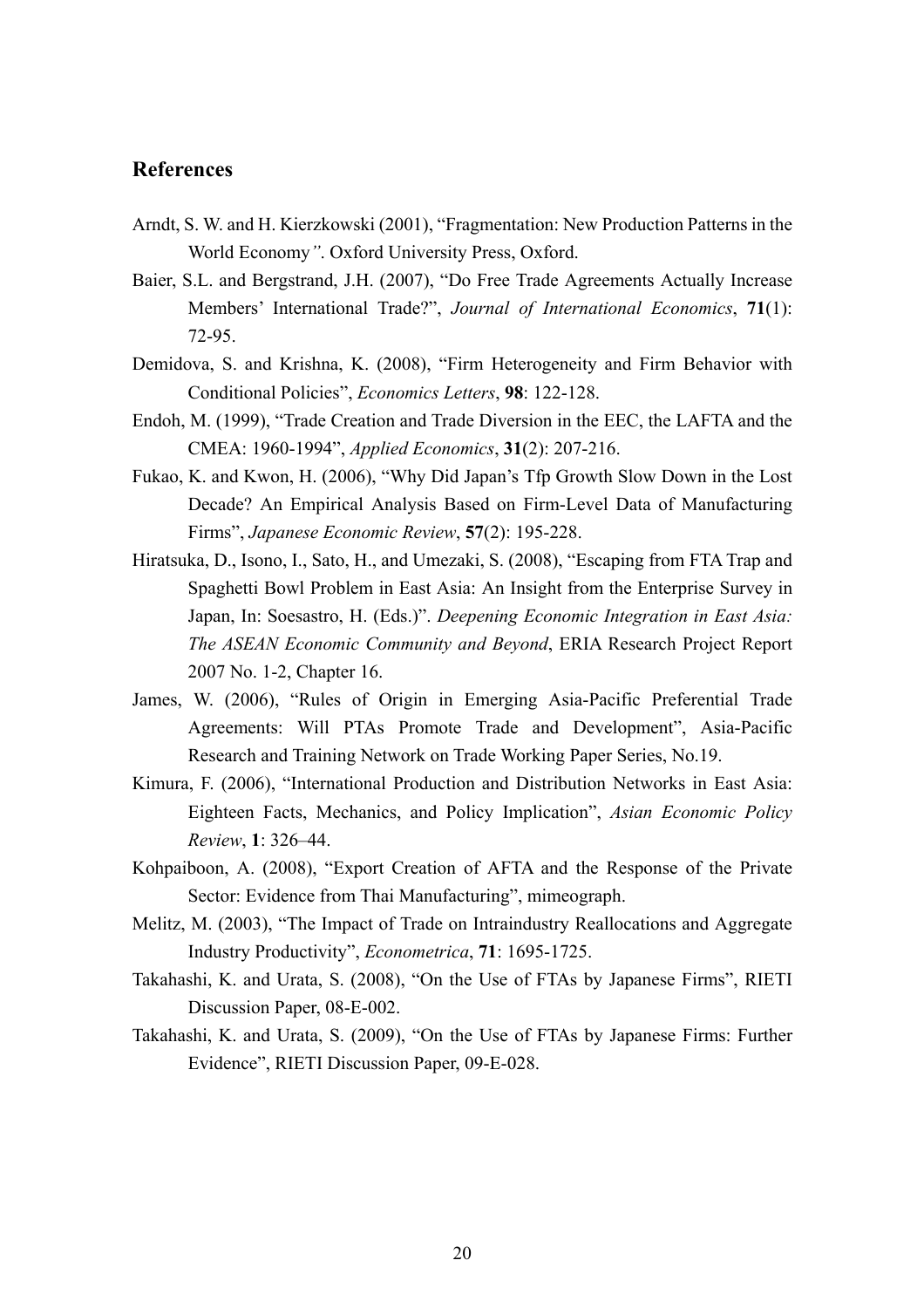| No.     | Author(s)                                                                       | <b>Title</b>                                                                                                                              | Year               |
|---------|---------------------------------------------------------------------------------|-------------------------------------------------------------------------------------------------------------------------------------------|--------------------|
| 2009-22 | Kazunobu HAYAKAWA,<br>Daisuke HIRATSUKA,<br>Kohei SHIINO, and<br>Seiya SUKEGAWA | Who Uses Free Trade Agreements?                                                                                                           | <b>Nov</b><br>2009 |
| 2009-21 | Ayako OBASHI                                                                    | Resiliency of Production Networks in Asia:<br>Evidence from the Asian Crisis                                                              | Oct<br>2009        |
| 2009-20 | Mitsuyo ANDO and<br>Fukunari KIMURA                                             | Fragmentation in East Asia: Further Evidence                                                                                              | Oct<br>2009        |
| 2009-19 | Xunpeng SHI                                                                     | The Prospects for Coal:<br>Global Experience and Implications for Energy Policy                                                           | Sept<br>2009       |
| 2009-18 | Sothea OUM                                                                      | Income Distribution and Poverty in a CGE<br>Framework: A Proposed Methodology                                                             | Jun<br>2009        |
| 2009-17 | Erlinda M. MEDALLA<br>and Jenny BALBOA                                          | <b>ASEAN Rules of Origin:</b><br>Lessons and Recommendations for the Best Practice                                                        | Jun<br>2009        |
| 2009-16 | Masami ISHIDA                                                                   | Special Economic Zones and Economic Corridors                                                                                             | Jun<br>2009        |
| 2009-15 | Toshihiro KUDO                                                                  | Border Area Development in the GMS:<br>Turning the Periphery into the Center of Growth                                                    | May<br>2009        |
| 2009-14 | Claire HOLLWEG and<br>Marn-Heong WONG                                           | Measuring Regulatory Restrictions in Logistics<br>Services                                                                                | Apr<br>2009        |
| 2009-13 | Loreli C. De DIOS                                                               | <b>Business View on Trade Facilitation</b>                                                                                                | Apr<br>2009        |
| 2009-12 | Patricia SOURDIN and<br><b>Richard POMFRET</b>                                  | Monitoring Trade Costs in Southeast Asia                                                                                                  | Apr<br>2009        |
| 2009-11 | Philippa DEE and<br>Huong DINH                                                  | Barriers to Trade in Health and Financial Services in<br><b>ASEAN</b>                                                                     | Apr<br>2009        |
| 2009-10 | Sayuri SHIRAI                                                                   | The Impact of the US Subprime Mortgage Crisis on<br>the World and East Asia: Through Analyses of<br><b>Cross-border Capital Movements</b> | Apr<br>2009        |
| 2009-09 | Mitsuyo ANDO and<br>Akie IRIYAMA                                                | International Production Networks and Export/Import<br>Responsiveness to Exchange Rates:<br>The Case of Japanese Manufacturing Firms      | Mar<br>2009        |

# **ERIA Discussion Paper Series**